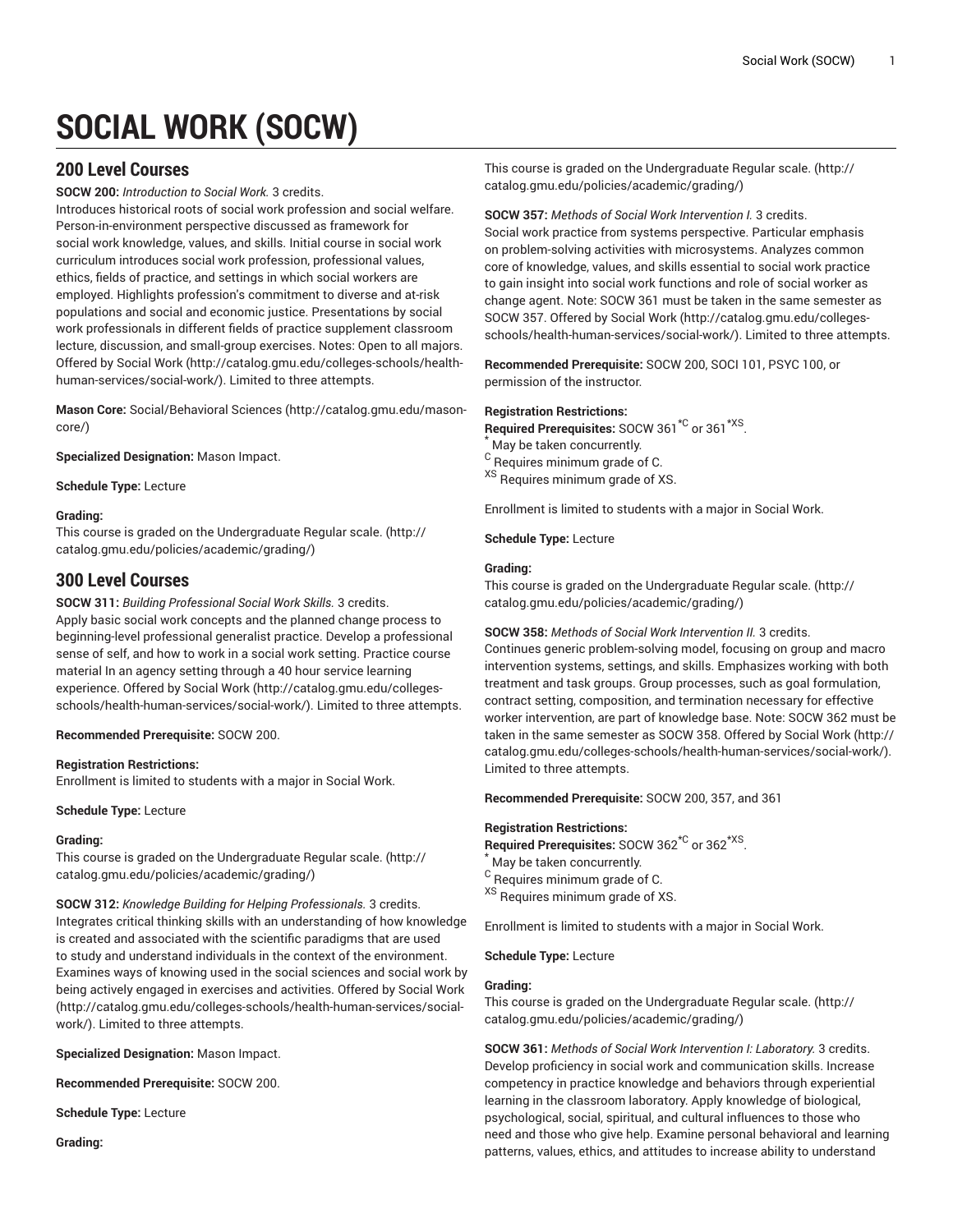and help clients. Note: SOCW 357 must be taken in the same semester as SOCW 361. Offered by [Social](http://catalog.gmu.edu/colleges-schools/health-human-services/social-work/) Work ([http://catalog.gmu.edu/colleges](http://catalog.gmu.edu/colleges-schools/health-human-services/social-work/)[schools/health-human-services/social-work/\)](http://catalog.gmu.edu/colleges-schools/health-human-services/social-work/). Limited to three attempts.

**Recommended Prerequisite:** SOCW 200.

## **Registration Restrictions:**

**Required Prerequisites:** SOCW 357\*C or 357XS .

May be taken concurrently.

 $^{\rm C}$  Requires minimum grade of C.

XS Requires minimum grade of XS.

Enrollment is limited to students with a major in Social Work.

#### **Schedule Type:** Laboratory

#### **Grading:**

This course is graded on the [Undergraduate](http://catalog.gmu.edu/policies/academic/grading/) Regular scale. ([http://](http://catalog.gmu.edu/policies/academic/grading/) [catalog.gmu.edu/policies/academic/grading/\)](http://catalog.gmu.edu/policies/academic/grading/)

**SOCW 362:** *Methods of Social Work Intervention II: Laboratory.* 3 credits. Provides students the opportunity to integrate theory, research, and practice in the area of group work and family interventions. Classroom simulation of group skills and how to work with families will occur. Note: SOCW 358 must be taken in the same semester as SOCW 362. Offered by [Social](http://catalog.gmu.edu/colleges-schools/health-human-services/social-work/) Work ([http://catalog.gmu.edu/colleges-schools/health-human](http://catalog.gmu.edu/colleges-schools/health-human-services/social-work/)[services/social-work/](http://catalog.gmu.edu/colleges-schools/health-human-services/social-work/)). Limited to three attempts.

## **Registration Restrictions:**

 $\bf{Required\ Pre requires:}$  (SOCW 200 $^{\rm C}$  or 200 $^{\rm XS}$ ) and (SOCW 357 $^{\rm C}$  or 357 $^{\rm XS}$ ) and (SOCW 361  $^{\mathrm{C}}$  or 361  $^{\mathrm{XS}}$ ) and (SOCW 358  $^{\mathrm{*C}}$  or 358  $^{\mathrm{*XS}}$ ).

May be taken concurrently.

<sup>C</sup> Requires minimum grade of C.

<sup>XS</sup> Requires minimum grade of XS.

Enrollment is limited to students with a major in Social Work.

**Schedule Type:** Laboratory

## **Grading:**

This course is graded on the [Undergraduate](http://catalog.gmu.edu/policies/academic/grading/) Regular scale. ([http://](http://catalog.gmu.edu/policies/academic/grading/) [catalog.gmu.edu/policies/academic/grading/\)](http://catalog.gmu.edu/policies/academic/grading/)

**SOCW 375:** *Human Behavior and the Family Life Course.* 3 credits. This course utilizes an integrative ecological approach to understanding individual human behavior In the context of the family and the transitions over the life course. The family life course perspective recognizes the interdependent nature of life course experiences and highlights the impact of life events, transitions and change, timing, and historical and social context. Offered by [Social](http://catalog.gmu.edu/colleges-schools/health-human-services/social-work/) Work ([http://catalog.gmu.edu/colleges](http://catalog.gmu.edu/colleges-schools/health-human-services/social-work/)[schools/health-human-services/social-work/\)](http://catalog.gmu.edu/colleges-schools/health-human-services/social-work/). Limited to three attempts.

**Mason Core:** [Synthesis \(http://catalog.gmu.edu/mason-core/](http://catalog.gmu.edu/mason-core/))

**Recommended Prerequisite:** SOCW 200; BIOL 103; PSYC 100; SOCI 101.

## **Schedule Type:** Lecture

## **Grading:**

This course is graded on the [Undergraduate](http://catalog.gmu.edu/policies/academic/grading/) Regular scale. ([http://](http://catalog.gmu.edu/policies/academic/grading/) [catalog.gmu.edu/policies/academic/grading/\)](http://catalog.gmu.edu/policies/academic/grading/)

**SOCW 380:** *Changing Social Policies and Systems.* 3 credits. Equips students with basic macro social work practice skills necessary to create change that will result in a more socially and economically just society. Examines the historical development, central concepts, and institutional nature of current social policies and systems and how to create change at various levels. Applies practice skills to developing strategies for change. Offered by [Social](http://catalog.gmu.edu/colleges-schools/health-human-services/social-work/) Work [\(http://catalog.gmu.edu/](http://catalog.gmu.edu/colleges-schools/health-human-services/social-work/) [colleges-schools/health-human-services/social-work/](http://catalog.gmu.edu/colleges-schools/health-human-services/social-work/)). Limited to three attempts.

#### **Recommended Prerequisite:** SOCW 200.

**Schedule Type:** Lecture

## **Grading:**

This course is graded on the [Undergraduate](http://catalog.gmu.edu/policies/academic/grading/) Regular scale. ([http://](http://catalog.gmu.edu/policies/academic/grading/) [catalog.gmu.edu/policies/academic/grading/](http://catalog.gmu.edu/policies/academic/grading/))

**SOCW 390:** *Analytic Methods for Social Work Research.* 3 credits. Provides a basic introduction to quantitative and qualitative analytic methods for the social worker. The course will emphasize a conceptual understanding of analyses so that students will be able to engage in social debates with the ability to both support their assertions with rigorously generated analyses, as well as question the generalizability and utility of others' analyses. Offered by [Social](http://catalog.gmu.edu/colleges-schools/health-human-services/social-work/) Work ([http://](http://catalog.gmu.edu/colleges-schools/health-human-services/social-work/) [catalog.gmu.edu/colleges-schools/health-human-services/social-work/](http://catalog.gmu.edu/colleges-schools/health-human-services/social-work/)). Limited to three attempts.

## **Recommended Prerequisite:** SOCW 200.

**Schedule Type:** Lecture

## **Grading:**

This course is graded on the [Undergraduate](http://catalog.gmu.edu/policies/academic/grading/) Regular scale. ([http://](http://catalog.gmu.edu/policies/academic/grading/) [catalog.gmu.edu/policies/academic/grading/](http://catalog.gmu.edu/policies/academic/grading/))

# **400 Level Courses**

**SOCW 400:** *Legal and Ethical Issues in Human Services.* 3 credits. Overview of ethical and legal issues related to human services professions. Topics include responsibility, competence, duty to warn, confidentiality, professional relationships, and research. Emphasizes models of ethical decision making and critical thinking. Offered by [Social](http://catalog.gmu.edu/colleges-schools/health-human-services/social-work/) [Work \(http://catalog.gmu.edu/colleges-schools/health-human-services/](http://catalog.gmu.edu/colleges-schools/health-human-services/social-work/) [social-work/\)](http://catalog.gmu.edu/colleges-schools/health-human-services/social-work/). Limited to three attempts.

**Recommended Prerequisite:** 45 credits or permission of instructor.

**Schedule Type:** Lecture

## **Grading:**

This course is graded on the [Undergraduate](http://catalog.gmu.edu/policies/academic/grading/) Regular scale. ([http://](http://catalog.gmu.edu/policies/academic/grading/) [catalog.gmu.edu/policies/academic/grading/](http://catalog.gmu.edu/policies/academic/grading/))

## **SOCW 410:** *Substance Use, Misuse, and Disorder: Programs and Policies.* 3 credits.

Examines issues related to substance use, misuse, and disorder including key concepts, theories, programs, services, interventions, policies, and research regarding the prevention and treatment of substance use disorders (SUD's). Emphasizes promotion of well-being and recovery for those diagnosed with SUD's, with a special attention being placed on vulnerable populations. Offered by [Social](http://catalog.gmu.edu/colleges-schools/health-human-services/social-work/) Work [\(http://catalog.gmu.edu/](http://catalog.gmu.edu/colleges-schools/health-human-services/social-work/) [colleges-schools/health-human-services/social-work/](http://catalog.gmu.edu/colleges-schools/health-human-services/social-work/)). Limited to three attempts.

**Recommended Prerequisite:** 45 credits or permission of instructor.

**Schedule Type:** Lecture

**Grading:**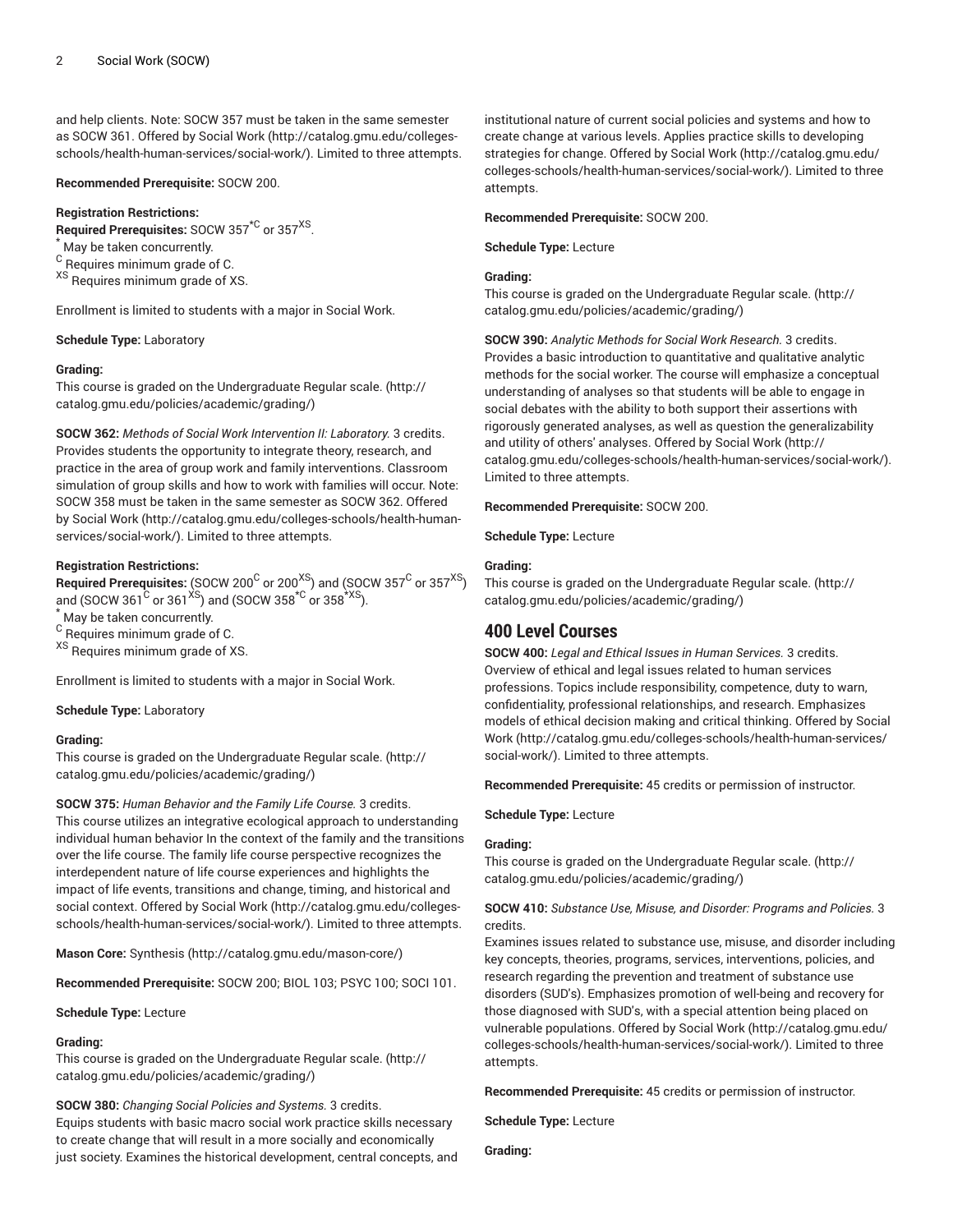This course is graded on the [Undergraduate](http://catalog.gmu.edu/policies/academic/grading/) Regular scale. ([http://](http://catalog.gmu.edu/policies/academic/grading/) [catalog.gmu.edu/policies/academic/grading/\)](http://catalog.gmu.edu/policies/academic/grading/)

## **SOCW 415:** *Child and Family Welfare.* 3 credits.

Emphasizes viewing human development and child and family welfare services critically, holistically, and contextually. Integrates ecological systems, human rights, and empowerment perspectives for understanding delivery systems and persons in relation to their environment across levels from individual to global. Provides overview of existing child welfare system with focus on current issues, challenges, and at-risk populations. Offered by [Social](http://catalog.gmu.edu/colleges-schools/health-human-services/social-work/) Work ([http://catalog.gmu.edu/](http://catalog.gmu.edu/colleges-schools/health-human-services/social-work/) [colleges-schools/health-human-services/social-work/](http://catalog.gmu.edu/colleges-schools/health-human-services/social-work/)). Limited to three attempts.

**Recommended Prerequisite:** 45 credits or permission of instructor.

**Schedule Type:** Lecture

## **Grading:**

This course is graded on the [Undergraduate](http://catalog.gmu.edu/policies/academic/grading/) Regular scale. ([http://](http://catalog.gmu.edu/policies/academic/grading/) [catalog.gmu.edu/policies/academic/grading/\)](http://catalog.gmu.edu/policies/academic/grading/)

## **SOCW 435:** *Introduction to Gerontology.* 3 credits.

Surveys issues related to working with older adults, their families, and care providers. Studies biological, psychological, and sociocultural aspects of aging, and unique problems with service delivery to older persons. Examines forces that impinge on an older person, and explores critical issues related to extended life span, family changes, institutionalization, and role of older persons in society. Offered by [Social](http://catalog.gmu.edu/colleges-schools/health-human-services/social-work/) [Work](http://catalog.gmu.edu/colleges-schools/health-human-services/social-work/) ([http://catalog.gmu.edu/colleges-schools/health-human-services/](http://catalog.gmu.edu/colleges-schools/health-human-services/social-work/) [social-work/](http://catalog.gmu.edu/colleges-schools/health-human-services/social-work/)). Limited to three attempts.

**Recommended Prerequisite:** 45 credits or permission of the instructor.

**Schedule Type:** Lecture

## **Grading:**

This course is graded on the [Undergraduate](http://catalog.gmu.edu/policies/academic/grading/) Regular scale. ([http://](http://catalog.gmu.edu/policies/academic/grading/) [catalog.gmu.edu/policies/academic/grading/\)](http://catalog.gmu.edu/policies/academic/grading/)

## **SOCW 445:** *Social Determinants of Health.* 3 credits.

Examine the social determinants of health and the application of this framework to social work and public health policy and practice interventions. Explore the many social justice factors that affect health and consider which community systems and social change approaches may decrease or eliminate health inequities. Offered by [Social](http://catalog.gmu.edu/colleges-schools/health-human-services/social-work/) Work ([http://catalog.gmu.edu/colleges-schools/health-human-services/social](http://catalog.gmu.edu/colleges-schools/health-human-services/social-work/)[work/\)](http://catalog.gmu.edu/colleges-schools/health-human-services/social-work/). Limited to three attempts. Equivalent to GCH 445.

**Recommended Prerequisite:** 45 credits or permission of the instructor.

#### **Schedule Type:** Lecture

#### **Grading:**

This course is graded on the [Undergraduate](http://catalog.gmu.edu/policies/academic/grading/) Regular scale. ([http://](http://catalog.gmu.edu/policies/academic/grading/) [catalog.gmu.edu/policies/academic/grading/\)](http://catalog.gmu.edu/policies/academic/grading/)

## **SOCW 471:** *Research in Social Work.* 3 credits.

Principles and theory underlying scientific inquiry. Emphasizes use of research in social work practice, steps in conducting research, and research efforts in developing and evaluating social work knowledge and skills. Notes: Must be completed with minimum grade of C. Offered by [Social](http://catalog.gmu.edu/colleges-schools/health-human-services/social-work/) Work [\(http://catalog.gmu.edu/colleges-schools/health-human](http://catalog.gmu.edu/colleges-schools/health-human-services/social-work/)[services/social-work/](http://catalog.gmu.edu/colleges-schools/health-human-services/social-work/)). Limited to three attempts.

**Specialized Designation:** Mason Impact., Writing Intensive in Major

**Recommended Prerequisite:** SOCW 200; SOCW 312; ENGH 302.

**Recommended Corequisite:** SOCW 495; Choose one of the following: SOCW 390, STAT 250, SOCI 313, or PSYC 300.

#### **Schedule Type:** Lecture

#### **Grading:**

This course is graded on the [Undergraduate](http://catalog.gmu.edu/policies/academic/grading/) Regular scale. ([http://](http://catalog.gmu.edu/policies/academic/grading/) [catalog.gmu.edu/policies/academic/grading/](http://catalog.gmu.edu/policies/academic/grading/))

**SOCW 472:** *RS: Integrative Methods in Social Action and Social Change.* 3 credits.

Uses generalist social work practice concepts with large systems and provides students with a hands-on opportunity to apply concepts and principles of intervention with large systems. Students will work with organizations and communities on a local, national, or global level to promote social action and social change. The course will also focus on evaluating interventions addressing the social justice needs of diverse, at-risk, and oppressed populations. Offered by [Social](http://catalog.gmu.edu/colleges-schools/health-human-services/social-work/) Work [\(http://](http://catalog.gmu.edu/colleges-schools/health-human-services/social-work/) [catalog.gmu.edu/colleges-schools/health-human-services/social-work/](http://catalog.gmu.edu/colleges-schools/health-human-services/social-work/)). Limited to three attempts.

**Mason Core:** [Capstone](http://catalog.gmu.edu/mason-core/) ([http://catalog.gmu.edu/mason-core/\)](http://catalog.gmu.edu/mason-core/)

**Specialized Designation:** Research/Scholarship Intensive

**Recommended Prerequisite:** SOCW 495 and SOCW 471.

#### **Registration Restrictions:**

Enrollment is limited to students with a major in Social Work.

**Schedule Type:** Lecture

## **Grading:**

This course is graded on the [Undergraduate](http://catalog.gmu.edu/policies/academic/grading/) Regular scale. ([http://](http://catalog.gmu.edu/policies/academic/grading/) [catalog.gmu.edu/policies/academic/grading/](http://catalog.gmu.edu/policies/academic/grading/))

**SOCW 475:** *Selected Topics in Social Work Policy.* 1-3 credits. In-depth study of special areas of social work of interest to students, faculty, and social work community. Notes: May be repeated for credit when topic is different. Offered by [Social](http://catalog.gmu.edu/colleges-schools/health-human-services/social-work/) Work ([http://catalog.gmu.edu/](http://catalog.gmu.edu/colleges-schools/health-human-services/social-work/) [colleges-schools/health-human-services/social-work/](http://catalog.gmu.edu/colleges-schools/health-human-services/social-work/)). May be repeated within the term for a maximum 9 credits.

**Specialized Designation:** Topic Varies

**Recommended Prerequisite:** 45 credits or permission of instructor.

**Schedule Type:** Lec/Sem #1, Lec/Sem #2, Lec/Sem #3, Lec/Sem #4, Lec/ Sem #5, Lec/Sem #6, Lec/Sem #7, Lec/Sem #8, Lec/Sem #9, Lecture, Sem/Lec #10, Sem/Lec #11, Sem/Lec #12, Sem/Lec #13, Sem/Lec #14, Sem/Lec #15, Sem/Lec #16, Sem/Lec #17, Sem/Lec #18

## **Grading:**

This course is graded on the [Undergraduate](http://catalog.gmu.edu/policies/academic/grading/) Regular scale. ([http://](http://catalog.gmu.edu/policies/academic/grading/) [catalog.gmu.edu/policies/academic/grading/](http://catalog.gmu.edu/policies/academic/grading/))

**SOCW 483:** *Selected Topics in Social Work Intervention.* 1-3 credits. Opportunity to examine personal use of different approaches to social work intervention currently employed in practice settings. Students use technical skills with clients that these approaches require. Notes: May be repeated for credit when topic is different. Offered by [Social](http://catalog.gmu.edu/colleges-schools/health-human-services/social-work/) Work ([http://](http://catalog.gmu.edu/colleges-schools/health-human-services/social-work/)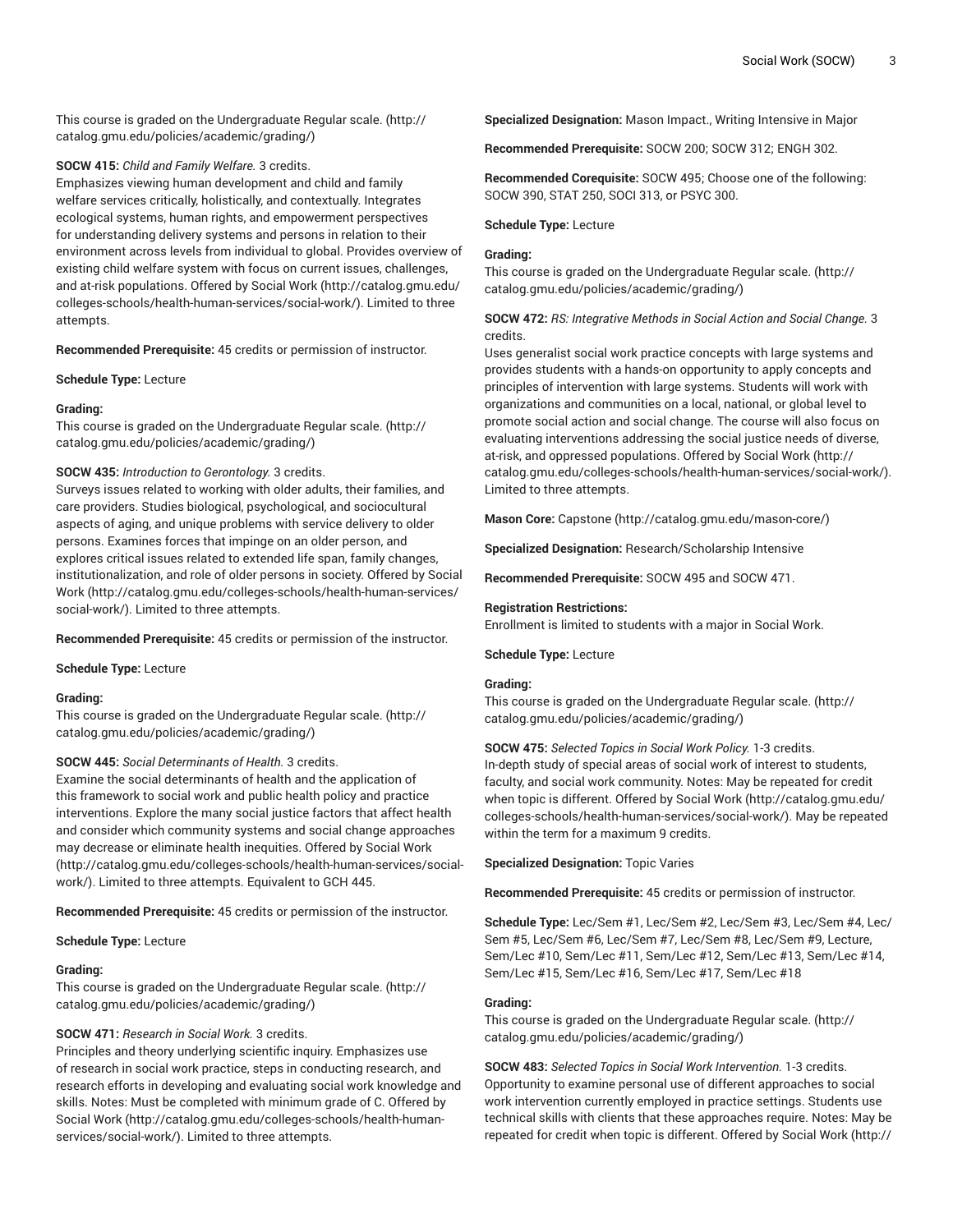[catalog.gmu.edu/colleges-schools/health-human-services/social-work/\)](http://catalog.gmu.edu/colleges-schools/health-human-services/social-work/). May be repeated within the term for a maximum 9 credits.

#### **Specialized Designation:** Topic Varies

**Recommended Prerequisite:** 45 credits or permission of instructor.

**Schedule Type:** Lec/Sem #1, Lec/Sem #2, Lec/Sem #3, Lec/Sem #4, Lec/ Sem #5, Lec/Sem #6, Lec/Sem #7, Lec/Sem #8, Lec/Sem #9, Lecture, Sem/Lec #10, Sem/Lec #11, Sem/Lec #12, Sem/Lec #13, Sem/Lec #14, Sem/Lec #15, Sem/Lec #16, Sem/Lec #17, Sem/Lec #18

## **Grading:**

This course is graded on the [Undergraduate](http://catalog.gmu.edu/policies/academic/grading/) Regular scale. ([http://](http://catalog.gmu.edu/policies/academic/grading/) [catalog.gmu.edu/policies/academic/grading/\)](http://catalog.gmu.edu/policies/academic/grading/)

#### **SOCW 495:** *Field Practicum and Seminar I.* 5 credits.

Under supervisory instruction provided by field agencies and faculty liaisons, students are involved two days per week in a social work field practicum, which provides entry level generalist social work training. Both the field practicum and the associated seminar provide learning activities designed to facilitate the demonstration of competencies identified by the Council on Social Work Education. Requires faculty-agency visits. Offered by [Social](http://catalog.gmu.edu/colleges-schools/health-human-services/social-work/) Work [\(http://catalog.gmu.edu/colleges-schools/health](http://catalog.gmu.edu/colleges-schools/health-human-services/social-work/)[human-services/social-work/\)](http://catalog.gmu.edu/colleges-schools/health-human-services/social-work/). Limited to three attempts.

**Recommended Prerequisite:** SOCW 200, 311, 312, 357, 358, 361, 362, 375, and 380 with a minimum grade of C and recommendation of faculty.

#### **Registration Restrictions:**

Enrollment is limited to students with a major in Social Work.

**Schedule Type:** Seminar

#### **Grading:**

This course is graded on the [Undergraduate](http://catalog.gmu.edu/policies/academic/grading/) Regular scale. ([http://](http://catalog.gmu.edu/policies/academic/grading/) [catalog.gmu.edu/policies/academic/grading/\)](http://catalog.gmu.edu/policies/academic/grading/)

## **SOCW 496:** *Field Practicum and Seminar II.* 5 credits.

Continuation of supervised instruction begun in SOCW 495. Students continue to spend two days per week in a social work field practicum, which provides entry level generalist social work training. Both the field practicum and the associated seminar provide learning activities designed to facilitate the demonstration of competencies identified by the Council on Social Work Education. Requires faculty-agency visits. Offered by [Social](http://catalog.gmu.edu/colleges-schools/health-human-services/social-work/) Work [\(http://catalog.gmu.edu/colleges-schools/health](http://catalog.gmu.edu/colleges-schools/health-human-services/social-work/)[human-services/social-work/\)](http://catalog.gmu.edu/colleges-schools/health-human-services/social-work/). Limited to three attempts.

**Recommended Prerequisite:** SOCW 495 with a minimum grade of C.

#### **Registration Restrictions:**

Enrollment is limited to students with a major in Social Work.

#### **Schedule Type:** Seminar

#### **Grading:**

This course is graded on the [Undergraduate](http://catalog.gmu.edu/policies/academic/grading/) Regular scale. ([http://](http://catalog.gmu.edu/policies/academic/grading/) [catalog.gmu.edu/policies/academic/grading/\)](http://catalog.gmu.edu/policies/academic/grading/)

## **SOCW 499:** *Independent Study in Social Work.* 1-3 credits.

Investigates research problem in field of social work. Offered by [Social](http://catalog.gmu.edu/colleges-schools/health-human-services/social-work/) [Work](http://catalog.gmu.edu/colleges-schools/health-human-services/social-work/) ([http://catalog.gmu.edu/colleges-schools/health-human-services/](http://catalog.gmu.edu/colleges-schools/health-human-services/social-work/) [social-work/](http://catalog.gmu.edu/colleges-schools/health-human-services/social-work/)). May be repeated within the degree for a maximum 3 credits.

**Recommended Prerequisite:** 60 credits and a research proposal approved by instructor before enrollment.

**Schedule Type:** Independent Study

#### **Grading:**

This course is graded on the [Undergraduate](http://catalog.gmu.edu/policies/academic/grading/) Regular scale. ([http://](http://catalog.gmu.edu/policies/academic/grading/) [catalog.gmu.edu/policies/academic/grading/](http://catalog.gmu.edu/policies/academic/grading/))

# **600 Level Courses**

**SOCW 600:** *Foundations of Social Work and Social Welfare.* 3 credits. Introduces issues in social welfare by highlighting the social work profession's commitment to serve diverse and at-risk populations, as well as promote social, economic, and environmental justice. Provides students with opportunities to examine how historical, political, economic, and cultural contexts influence the structure and functions of oppression and the social welfare delivery system. Students gain knowledge and develop critical analysis skills for examining systems of privileges and oppression based on race and ethnicity, gender, sexual orientation, social and economic status, age, ability status, religion, and nativity status. Emphasis is also placed on professional values and ethics. Offered by [Social](http://catalog.gmu.edu/colleges-schools/health-human-services/social-work/) Work ([http://catalog.gmu.edu/colleges-schools/](http://catalog.gmu.edu/colleges-schools/health-human-services/social-work/) [health-human-services/social-work/\)](http://catalog.gmu.edu/colleges-schools/health-human-services/social-work/). May not be repeated for credit.

#### **Registration Restrictions:**

Enrollment limited to students with a class of Advanced to Candidacy, Graduate, Junior Plus, Non-Degree or Senior Plus.

Students in a Non-Degree Undergraduate degree may **not** enroll.

**Schedule Type:** Lecture

## **Grading:**

This course is graded on the [Graduate Regular scale.](http://catalog.gmu.edu/policies/academic/grading/) ([http://](http://catalog.gmu.edu/policies/academic/grading/) [catalog.gmu.edu/policies/academic/grading/](http://catalog.gmu.edu/policies/academic/grading/))

#### **SOCW 623:** *Human Behavior and Social Systems.* 3 credits.

Introduces ecological approach to behavior of individuals, families, groups, organizations, and communities. Integrates and applies theories from psychology, sociology, biology, and anthropology to study of infants, children, and adolescents. Emphasizes human diversity. Offered by [Social](http://catalog.gmu.edu/colleges-schools/health-human-services/social-work/) [Work \(http://catalog.gmu.edu/colleges-schools/health-human-services/](http://catalog.gmu.edu/colleges-schools/health-human-services/social-work/) [social-work/\)](http://catalog.gmu.edu/colleges-schools/health-human-services/social-work/). May not be repeated for credit.

#### **Registration Restrictions:**

Enrollment limited to students with a class of Advanced to Candidacy, Graduate, Junior Plus, Non-Degree or Senior Plus.

Enrollment is limited to students with a major in Social Work.

Enrollment is limited to Graduate, Non-Degree or Undergraduate level students.

Students in a Non-Degree Undergraduate degree may **not** enroll.

**Schedule Type:** Lecture

## **Grading:**

This course is graded on the [Graduate Regular scale.](http://catalog.gmu.edu/policies/academic/grading/) ([http://](http://catalog.gmu.edu/policies/academic/grading/) [catalog.gmu.edu/policies/academic/grading/](http://catalog.gmu.edu/policies/academic/grading/))

## **SOCW 624:** *Human Behavior and Social Systems II.* 3 credits.

Continues study of human behavior and diversity by exploring application of development theory and ecological principles to those in young adulthood, middle adulthood, and older adulthood. Offered by [Social](http://catalog.gmu.edu/colleges-schools/health-human-services/social-work/) Work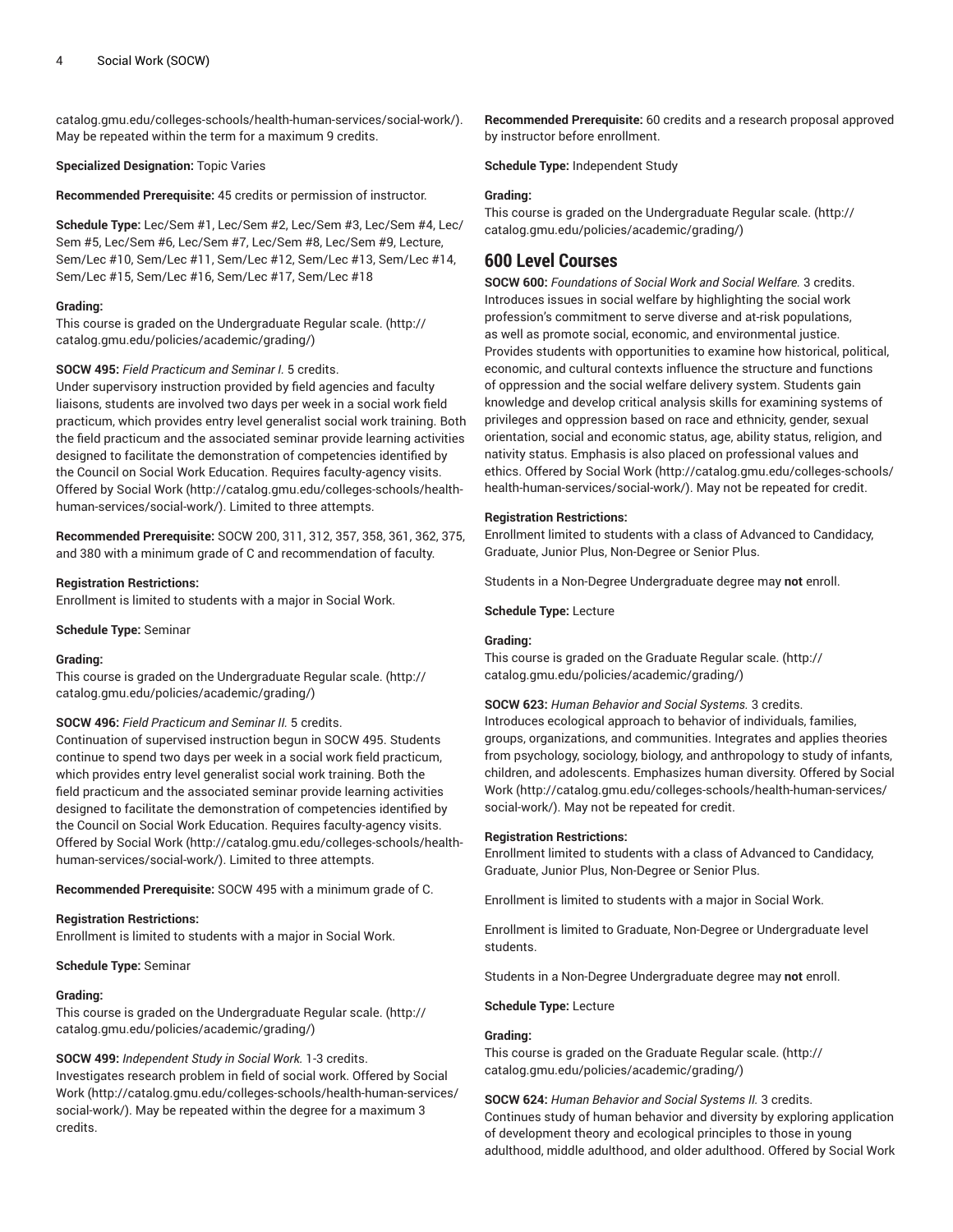([http://catalog.gmu.edu/colleges-schools/health-human-services/social](http://catalog.gmu.edu/colleges-schools/health-human-services/social-work/)[work/\)](http://catalog.gmu.edu/colleges-schools/health-human-services/social-work/). May not be repeated for credit. Equivalent to SOCW 644.

#### **Recommended Prerequisite:** SOCW 623.

#### **Registration Restrictions:**

Enrollment limited to students with a class of Advanced to Candidacy, Graduate, Junior Plus, Non-Degree or Senior Plus.

Enrollment is limited to students with a major in Social Work.

Enrollment is limited to Graduate, Non-Degree or Undergraduate level students.

Students in a Non-Degree Undergraduate degree may **not** enroll.

**Schedule Type:** Lecture

#### **Grading:**

This course is graded on the [Graduate Regular scale.](http://catalog.gmu.edu/policies/academic/grading/) [\(http://](http://catalog.gmu.edu/policies/academic/grading/) [catalog.gmu.edu/policies/academic/grading/\)](http://catalog.gmu.edu/policies/academic/grading/)

**SOCW 630:** *Clinical Social Work in Forensic Settings.* 3 credits. Exploration of clinical social work roles in legal processes including child and family courts, juvenile and adult justice, competency and capacity processes. Students learn the clinical considerations for working with clients involved in these legal processes and will develop forensic skills including preparation for and participation in court hearings and understanding and mitigating liabilities. Skills include interviewing, risk assessment, mitigation, advocacy and multidisciplinary collaboration. Offered by [Social](http://catalog.gmu.edu/colleges-schools/health-human-services/social-work/) Work [\(http://catalog.gmu.edu/colleges-schools/health](http://catalog.gmu.edu/colleges-schools/health-human-services/social-work/)[human-services/social-work/\)](http://catalog.gmu.edu/colleges-schools/health-human-services/social-work/). May not be repeated for credit.

## **Recommended Prerequisite:** SOCW 671

#### **Registration Restrictions:**

**Required Prerequisites:** (SOCW 600<sup>B-</sup>, 623<sup>B-</sup>, 644<sup>B-</sup>, 656<sup>B-</sup>, 659<sup>B-</sup>, 660<sup>B-</sup>, ,  $672^{B}$ ,  $673^{B}$  and  $674^{B}$ ).

B- Requires minimum grade of B-.

Enrollment limited to students with a class of Advanced to Candidacy, Graduate, Junior Plus, Non-Degree or Senior Plus.

Enrollment is limited to students with a major in Social Work.

Enrollment is limited to Graduate, Non-Degree or Undergraduate level students.

Students in a Non-Degree Undergraduate degree may **not** enroll.

#### **Schedule Type:** Lecture

#### **Grading:**

This course is graded on the [Graduate Regular scale.](http://catalog.gmu.edu/policies/academic/grading/) [\(http://](http://catalog.gmu.edu/policies/academic/grading/) [catalog.gmu.edu/policies/academic/grading/\)](http://catalog.gmu.edu/policies/academic/grading/)

## **SOCW 640:** *Clinical Practice with Adults.* 3 credits.

Prepares Specialization students to apply diagnostic, assessment, prevention, treatment and intervention skills with adults in clinical mental health and health settings. Currently accepted evidence-based treatment interventions within the context of contemporary social work theory will also be presented and applied. Offered by [Social](http://catalog.gmu.edu/colleges-schools/health-human-services/social-work/) Work ([http://](http://catalog.gmu.edu/colleges-schools/health-human-services/social-work/) [catalog.gmu.edu/colleges-schools/health-human-services/social-work/\)](http://catalog.gmu.edu/colleges-schools/health-human-services/social-work/). May not be repeated for credit.

#### **Registration Restrictions:**

**Required Prerequisites:** (SOCW 600<sup>B-</sup>, 623<sup>B-</sup>, 644<sup>B-</sup>, 656<sup>B-</sup>, 659<sup>B-</sup>, 660<sup>B-</sup>, ,  $672^{B}$ ,  $673^{B}$  and  $674^{B}$ ). B- Requires minimum grade of B-.

Enrollment limited to students with a class of Advanced to Candidacy, Graduate, Junior Plus, Non-Degree or Senior Plus.

Enrollment is limited to students with a major in Social Work.

Enrollment is limited to Graduate, Non-Degree or Undergraduate level students.

Students in a Non-Degree Undergraduate degree may **not** enroll.

**Schedule Type:** Lecture

## **Grading:**

This course is graded on the [Graduate Regular scale.](http://catalog.gmu.edu/policies/academic/grading/) ([http://](http://catalog.gmu.edu/policies/academic/grading/) [catalog.gmu.edu/policies/academic/grading/](http://catalog.gmu.edu/policies/academic/grading/))

**SOCW 644:** *Community Practice Across the Life Course.* 3 credits. Examines the role of environmental factors including poverty, income inequality, political oppression and traumatic events as factors influencing what is commonly called "psychopathology." Stages of life course development are examined in this course from conception to late adulthood. The course's primary focus is understanding the interactions between cultural and structural processes, and their influence on how clients and client systems live and adapt. In keeping with the social justice imperative of the profession, students will critically analyze the environmental and structural forces that impinge or enhance human development. Offered by [Social](http://catalog.gmu.edu/colleges-schools/health-human-services/social-work/) Work [\(http://catalog.gmu.edu/colleges](http://catalog.gmu.edu/colleges-schools/health-human-services/social-work/)[schools/health-human-services/social-work/](http://catalog.gmu.edu/colleges-schools/health-human-services/social-work/)). May not be repeated for credit. Equivalent to SOCW 624.

#### **Registration Restrictions:**

**Required Prerequisites:** ((SOCW 600<sup>B-</sup> or 600<sup>XS</sup>) and (SOCW 623<sup>B-</sup> or  $623^{XS}$ )).

B- Requires minimum grade of B-.

<sup>XS</sup> Requires minimum grade of XS.

Enrollment limited to students with a class of Advanced to Candidacy, Graduate, Junior Plus, Non-Degree or Senior Plus.

Students in a Non-Degree Undergraduate degree may **not** enroll.

#### **Schedule Type:** Lecture

#### **Grading:**

This course is graded on the [Graduate Regular scale.](http://catalog.gmu.edu/policies/academic/grading/) ([http://](http://catalog.gmu.edu/policies/academic/grading/) [catalog.gmu.edu/policies/academic/grading/](http://catalog.gmu.edu/policies/academic/grading/))

**SOCW 645:** *Community-Centered Clinical Practice.* 3 credits. Students use an ecosystems framework for assessment, risk-reduction, prevention, and intervention with communities in a local, national, or international context. Possible areas of exploration include violence prevention and intervention, suicide prevention and intervention, emergency response efforts, and behavioral health or wellness interventions at the community level. Offered by [Social](http://catalog.gmu.edu/colleges-schools/health-human-services/social-work/) Work [\(http://](http://catalog.gmu.edu/colleges-schools/health-human-services/social-work/) [catalog.gmu.edu/colleges-schools/health-human-services/social-work/](http://catalog.gmu.edu/colleges-schools/health-human-services/social-work/)). May not be repeated for credit.

**Recommended Prerequisite:** SOCW 624, 652, 658, and 673.

#### **Registration Restrictions:**

**Recommended Prerequisite:** SOCW 671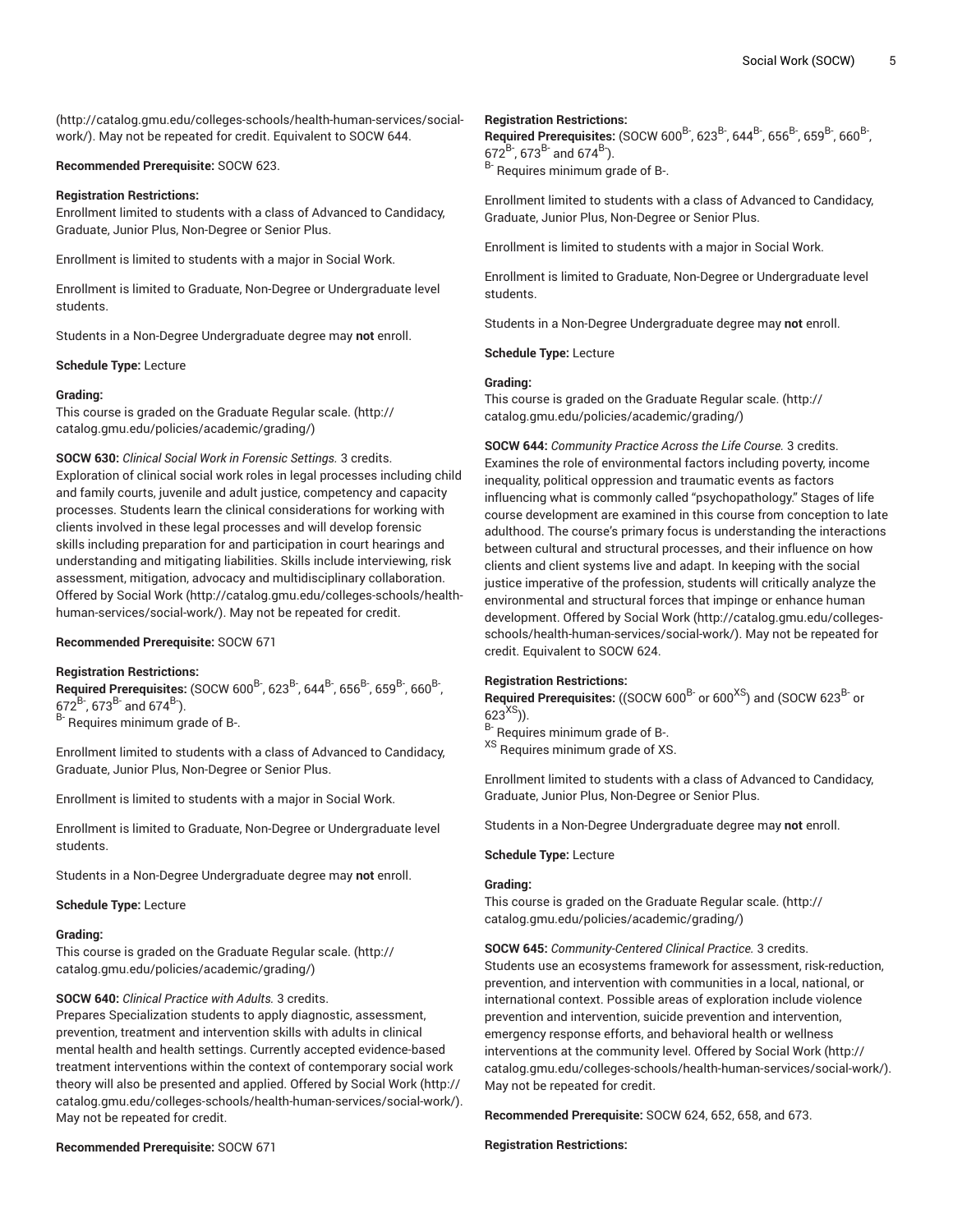Enrollment limited to students with a class of Advanced to Candidacy, Graduate, Junior Plus, Non-Degree or Senior Plus.

Enrollment is limited to students with a major in Social Work.

Enrollment is limited to Graduate, Non-Degree or Undergraduate level students.

Students in a Non-Degree Undergraduate degree may **not** enroll.

#### **Schedule Type:** Lecture

#### **Grading:**

This course is graded on the [Graduate Regular scale.](http://catalog.gmu.edu/policies/academic/grading/) [\(http://](http://catalog.gmu.edu/policies/academic/grading/) [catalog.gmu.edu/policies/academic/grading/\)](http://catalog.gmu.edu/policies/academic/grading/)

**SOCW 650:** *Advanced Social Work Policy Practice Skills.* 3 credits. Addresses the role and influence of politics, economics, and cultural and social values on social welfare policy. Develops knowledge, values, and skills to analyze, influence, evaluate, and address public policy. Examines theory and best practices to advance social work policy. Applies advanced policy practice skills to advocate for change to promote and ensure social and economic justice, with special attention to racial and ethnic minorities, women, LGBT persons, children and youth, and other populations at risk. Offered by [Social](http://catalog.gmu.edu/colleges-schools/health-human-services/social-work/) Work ([http://catalog.gmu.edu/](http://catalog.gmu.edu/colleges-schools/health-human-services/social-work/) [colleges-schools/health-human-services/social-work/](http://catalog.gmu.edu/colleges-schools/health-human-services/social-work/)). May not be repeated for credit.

## **Recommended Prerequisite:** SOCW 671

#### **Registration Restrictions:**

**Required Prerequisites:** (SOCW 600<sup>B-</sup>, 623<sup>B-</sup>, 644<sup>B-</sup>, 656<sup>B-</sup>, 659<sup>B-</sup>, 660<sup>B-</sup>, ,  $672^{B}$ ,  $673^{B}$  and  $674^{B}$ ).

B- Requires minimum grade of B-.

Enrollment limited to students with a class of Advanced to Candidacy, Graduate, Junior Plus, Non-Degree or Senior Plus.

Students in a Non-Degree Undergraduate degree may **not** enroll.

#### **Schedule Type:** Lecture

#### **Grading:**

This course is graded on the [Graduate Regular scale.](http://catalog.gmu.edu/policies/academic/grading/) [\(http://](http://catalog.gmu.edu/policies/academic/grading/) [catalog.gmu.edu/policies/academic/grading/\)](http://catalog.gmu.edu/policies/academic/grading/)

**SOCW 651:** *Social Policies, Programs, and Services.* 3 credits.

History of American social welfare policy and social work profession. Explores political, economic, social, cultural, and ideological influences on policy making with emphasis on consequences for populations at risk. Introduces historical policy analysis. Offered by [Social](http://catalog.gmu.edu/colleges-schools/health-human-services/social-work/) Work [\(http://](http://catalog.gmu.edu/colleges-schools/health-human-services/social-work/) [catalog.gmu.edu/colleges-schools/health-human-services/social-work/\)](http://catalog.gmu.edu/colleges-schools/health-human-services/social-work/). May not be repeated for credit.

## **Registration Restrictions:**

Enrollment limited to students with a class of Advanced to Candidacy, Graduate, Junior Plus, Non-Degree or Senior Plus.

Enrollment is limited to students with a major in Social Work.

Enrollment is limited to Graduate, Non-Degree or Undergraduate level students.

Students in a Non-Degree Undergraduate degree may **not** enroll.

**Schedule Type:** Lecture

#### **Grading:**

This course is graded on the [Graduate Regular scale.](http://catalog.gmu.edu/policies/academic/grading/) ([http://](http://catalog.gmu.edu/policies/academic/grading/) [catalog.gmu.edu/policies/academic/grading/](http://catalog.gmu.edu/policies/academic/grading/))

#### **SOCW 652:** *Influencing Social Policy.* 3 credits.

Introduces students to the knowledge, skills, and values needed to influence policy outcomes. Explores the role of social workers in electoral politics and policy advocacy. Students gain skills in legislative research, coalition building, testifying, constituent organizing, and lobbying, while developing strategies for promoting social justice through policy change. Offered by [Social](http://catalog.gmu.edu/colleges-schools/health-human-services/social-work/) Work ([http://catalog.gmu.edu/colleges-schools/health](http://catalog.gmu.edu/colleges-schools/health-human-services/social-work/)[human-services/social-work/](http://catalog.gmu.edu/colleges-schools/health-human-services/social-work/)). May not be repeated for credit.

**Recommended Prerequisite:** SOCW 651.

## **Registration Restrictions:**

Enrollment limited to students with a class of Advanced to Candidacy, Graduate, Junior Plus, Non-Degree or Senior Plus.

Enrollment is limited to students with a major in Social Work.

Enrollment is limited to Graduate, Non-Degree or Undergraduate level students.

Students in a Non-Degree Undergraduate degree may **not** enroll.

**Schedule Type:** Lecture

#### **Grading:**

This course is graded on the [Graduate Regular scale.](http://catalog.gmu.edu/policies/academic/grading/) ([http://](http://catalog.gmu.edu/policies/academic/grading/) [catalog.gmu.edu/policies/academic/grading/](http://catalog.gmu.edu/policies/academic/grading/))

# **SOCW 653:** *Immigration Policy.* 3 credits.

Prepares students for advocacy on behalf of immigrants from a human rights and social justice perspective. Explores policies, economic forces and historical precedence abetting global migration. Abets development of an in-depth knowledge of national and local policies as they pertain to immigrants, and how issues relate to social work advocacy. Offered by [Social](http://catalog.gmu.edu/colleges-schools/health-human-services/social-work/) Work ([http://catalog.gmu.edu/colleges-schools/health-human](http://catalog.gmu.edu/colleges-schools/health-human-services/social-work/)[services/social-work/\)](http://catalog.gmu.edu/colleges-schools/health-human-services/social-work/). May not be repeated for credit.

#### **Recommended Prerequisite:** SOCW 671

#### **Registration Restrictions:**

**Required Prerequisites:** (SOCW 600<sup>B-</sup>, 623<sup>B-</sup>, 644<sup>B-</sup>, 656<sup>B-</sup>, 659<sup>B-</sup>, 660<sup>B-</sup>, ,  $672^{B}$ ,  $673^{B}$  and  $674^{B}$ ). <sup>B-</sup> Requires minimum grade of B-.

Enrollment limited to students with a class of Advanced to Candidacy, Graduate, Junior Plus, Non-Degree or Senior Plus.

Enrollment is limited to students with a major in Social Work.

Enrollment is limited to Graduate, Non-Degree or Undergraduate level students.

Students in a Non-Degree Undergraduate degree may **not** enroll.

#### **Schedule Type:** Lecture

## **Grading:**

This course is graded on the [Graduate Regular scale.](http://catalog.gmu.edu/policies/academic/grading/) ([http://](http://catalog.gmu.edu/policies/academic/grading/) [catalog.gmu.edu/policies/academic/grading/](http://catalog.gmu.edu/policies/academic/grading/))

**SOCW 654:** *Social Policy for Children and Youth.* 3 credits. Examines social policies, programs, and services on behalf of children and youth with implications for social work; including child welfare, child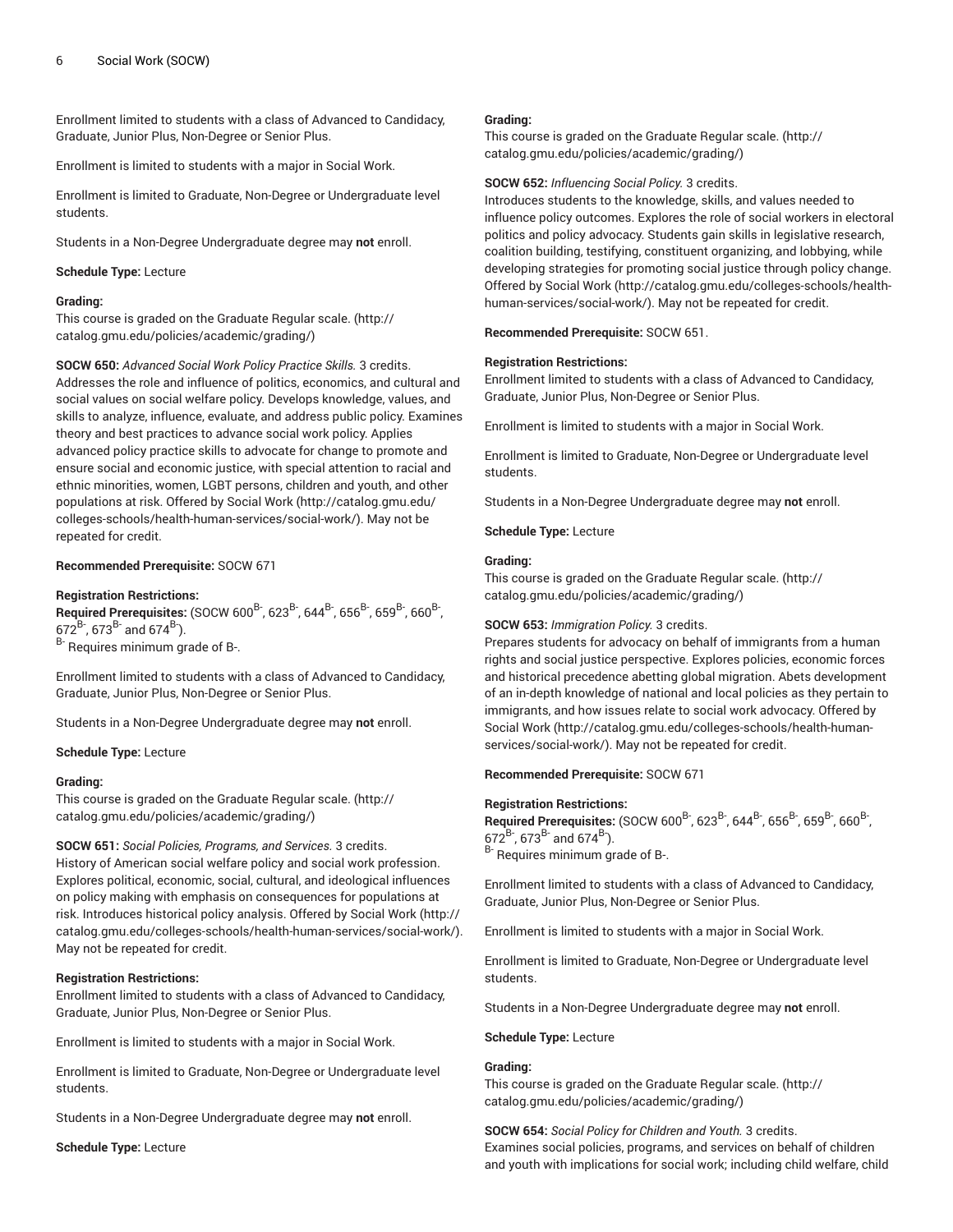and adolescent health and mental health, juvenile justice, and school social work. Explores how societal norms regarding family and definitions of children's well-being influenced these policies over time. Offered by [Social](http://catalog.gmu.edu/colleges-schools/health-human-services/social-work/) Work [\(http://catalog.gmu.edu/colleges-schools/health-human](http://catalog.gmu.edu/colleges-schools/health-human-services/social-work/)[services/social-work/](http://catalog.gmu.edu/colleges-schools/health-human-services/social-work/)). May not be repeated for credit.

#### **Recommended Prerequisite:** SOCW 671

## **Registration Restrictions:**

**Required Prerequisites:** ((SOCW 600<sup>B-</sup> or 600<sup>XS</sup>) and (SOCW 623<sup>B-</sup> or 623 $^{\rm \chi S}$ ) and (SOCW 644 $^{\rm B}$ - or 644 $^{\rm \chi S}$ ) and (SOCW 656 $^{\rm B}$ - or 656 $^{\rm \chi S}$ ) and (SOCW 659 $\text{B}^2$  or 659<sup>XS</sup>) and (SOCW 660<sup>B-</sup> or 660<sup>XS</sup>) and (SOCW 672<sup>B-</sup> or  $672^{XS}$ ) and (SOCW 673<sup>B-</sup> or 673<sup>XS</sup>) and (SOCW 674<sup>B-</sup> or 674<sup>XS</sup>)). <sup>B-</sup> Requires minimum grade of B-. XS Requires minimum grade of XS.

Enrollment limited to students with a class of Advanced to Candidacy, Graduate, Junior Plus, Non-Degree or Senior Plus.

Enrollment is limited to students with a major in Social Work.

Enrollment is limited to Graduate, Non-Degree or Undergraduate level students.

Students in a Non-Degree Undergraduate degree may **not** enroll.

#### **Schedule Type:** Lecture

#### **Grading:**

This course is graded on the [Graduate Regular scale.](http://catalog.gmu.edu/policies/academic/grading/) [\(http://](http://catalog.gmu.edu/policies/academic/grading/) [catalog.gmu.edu/policies/academic/grading/\)](http://catalog.gmu.edu/policies/academic/grading/)

## **SOCW 655:** *Aging Programs and Policies.* 3 credits.

Analyzes the evidence-based benefits and challenges of social welfare and health care policy at the local, state, and federal levels on programs and services for older persons and their families. Fosters an understanding of the context of administrative structures, and legislative context of social policy and aging with attention to diversity and ethics. Offered by [Social](http://catalog.gmu.edu/colleges-schools/health-human-services/social-work/) Work [\(http://catalog.gmu.edu/colleges-schools/health](http://catalog.gmu.edu/colleges-schools/health-human-services/social-work/)[human-services/social-work/\)](http://catalog.gmu.edu/colleges-schools/health-human-services/social-work/). May not be repeated for credit.

#### **Registration Restrictions:**

**Required Prerequisites:** ((SOCW 600<sup>B-</sup> or 600<sup>XS</sup>) and (SOCW 623<sup>B-</sup> or  $623<sup>XS</sup>$ ) and (SOCW 644<sup>B-</sup> or 644<sup>XS</sup>) and (SOCW 656<sup>B-</sup> or 656<sup>XS</sup>) and (SOCW 659 $\overline{B}$ - or 659<sup>XS</sup>) and (SOCW 660 $\overline{B}$ - or 660<sup>XS</sup>) and (SOCW 671 $\overline{B}$ or 671<sup>XS</sup>) and (SOCW 672<sup>B-</sup> or 672<sup>XS</sup>) and (SOCW 673<sup>B-</sup> or 673<sup>XS</sup>) and  $(SOCW 674^{B}$  or 674<sup>XS</sup>)).

<sup>B-</sup> Requires minimum grade of B-.

XS Requires minimum grade of XS.

Enrollment limited to students with a class of Advanced to Candidacy, Graduate, Junior Plus, Non-Degree or Senior Plus.

Enrollment is limited to students with a major in Social Work.

Enrollment is limited to Graduate, Non-Degree or Undergraduate level students.

Students in a Non-Degree Undergraduate degree may **not** enroll.

#### **Schedule Type:** Lecture

#### **Grading:**

This course is graded on the [Graduate Regular scale.](http://catalog.gmu.edu/policies/academic/grading/) [\(http://](http://catalog.gmu.edu/policies/academic/grading/) [catalog.gmu.edu/policies/academic/grading/\)](http://catalog.gmu.edu/policies/academic/grading/)

#### **SOCW 656:** *Poverty, Oppression, and Inequity.* 3 credits.

Critically examines the root causes of poverty, oppression, and inequity in the United States. Examines the historical antecedents and the intersections of the political, economic, social, cultural, and ideological influences on policies, programs, and services. Examines how to use personal and collective political power to guide the analysis of social problems as well as the development of organizational, community, and policy solutions. Introduces skills to create systemic change through the analysis of social problems and the policies, programs, and services that exist to address these issues. Students will develop strategies for planned change in collaboration with marginalized populations, organizations, communities, and policy makers. Offered by [Social](http://catalog.gmu.edu/colleges-schools/health-human-services/social-work/) Work [\(http://catalog.gmu.edu/colleges-schools/health-human-services/social](http://catalog.gmu.edu/colleges-schools/health-human-services/social-work/)[work/](http://catalog.gmu.edu/colleges-schools/health-human-services/social-work/)). May not be repeated for credit.

#### **Registration Restrictions:**

Enrollment limited to students with a class of Advanced to Candidacy, Graduate, Junior Plus, Non-Degree or Senior Plus.

Students in a Non-Degree Undergraduate degree may **not** enroll.

**Schedule Type:** Lecture

#### **Grading:**

This course is graded on the [Graduate Regular scale.](http://catalog.gmu.edu/policies/academic/grading/) ([http://](http://catalog.gmu.edu/policies/academic/grading/) [catalog.gmu.edu/policies/academic/grading/](http://catalog.gmu.edu/policies/academic/grading/))

**SOCW 659:** *Organizing and Advocating for Change.* 3 credits.

Explores the roles of grassroots organizing and policy advocacy in achieving community change. Introduces skills including capacity mapping, building organizations, assessing power dynamics, mobilizing community members, engaging in participatory planning, nurturing leaders, and selecting appropriate strategies for action. Examines the impact of policy change on community well-being; introduces advocacy skills including legislative research, coalition building, testifying, using the media, field outreach, and direct lobbying. Offered by [Social](http://catalog.gmu.edu/colleges-schools/health-human-services/social-work/) Work ([http://](http://catalog.gmu.edu/colleges-schools/health-human-services/social-work/) [catalog.gmu.edu/colleges-schools/health-human-services/social-work/](http://catalog.gmu.edu/colleges-schools/health-human-services/social-work/)). May not be repeated for credit.

#### **Registration Restrictions:**

Enrollment limited to students with a class of Advanced to Candidacy, Graduate, Junior Plus, Non-Degree or Senior Plus.

Students in a Non-Degree Undergraduate degree may **not** enroll.

#### **Schedule Type:** Lecture

#### **Grading:**

This course is graded on the [Graduate Regular scale.](http://catalog.gmu.edu/policies/academic/grading/) ([http://](http://catalog.gmu.edu/policies/academic/grading/) [catalog.gmu.edu/policies/academic/grading/](http://catalog.gmu.edu/policies/academic/grading/))

#### **SOCW 660:** *Foundations of Direct Practice.* 3 credits.

Introduces the role of social workers as change agents and the core knowledge, values, and skills that guide social work practice with individuals, groups, and families. Emphasizes use of self, engagement, intervention and planning, follow up, and termination skills with diverse populations. Offered by [Social](http://catalog.gmu.edu/colleges-schools/health-human-services/social-work/) Work [\(http://catalog.gmu.edu/colleges](http://catalog.gmu.edu/colleges-schools/health-human-services/social-work/)[schools/health-human-services/social-work/](http://catalog.gmu.edu/colleges-schools/health-human-services/social-work/)). May not be repeated for credit.

#### **Recommended Corequisite:** SOCW 672

#### **Registration Restrictions:**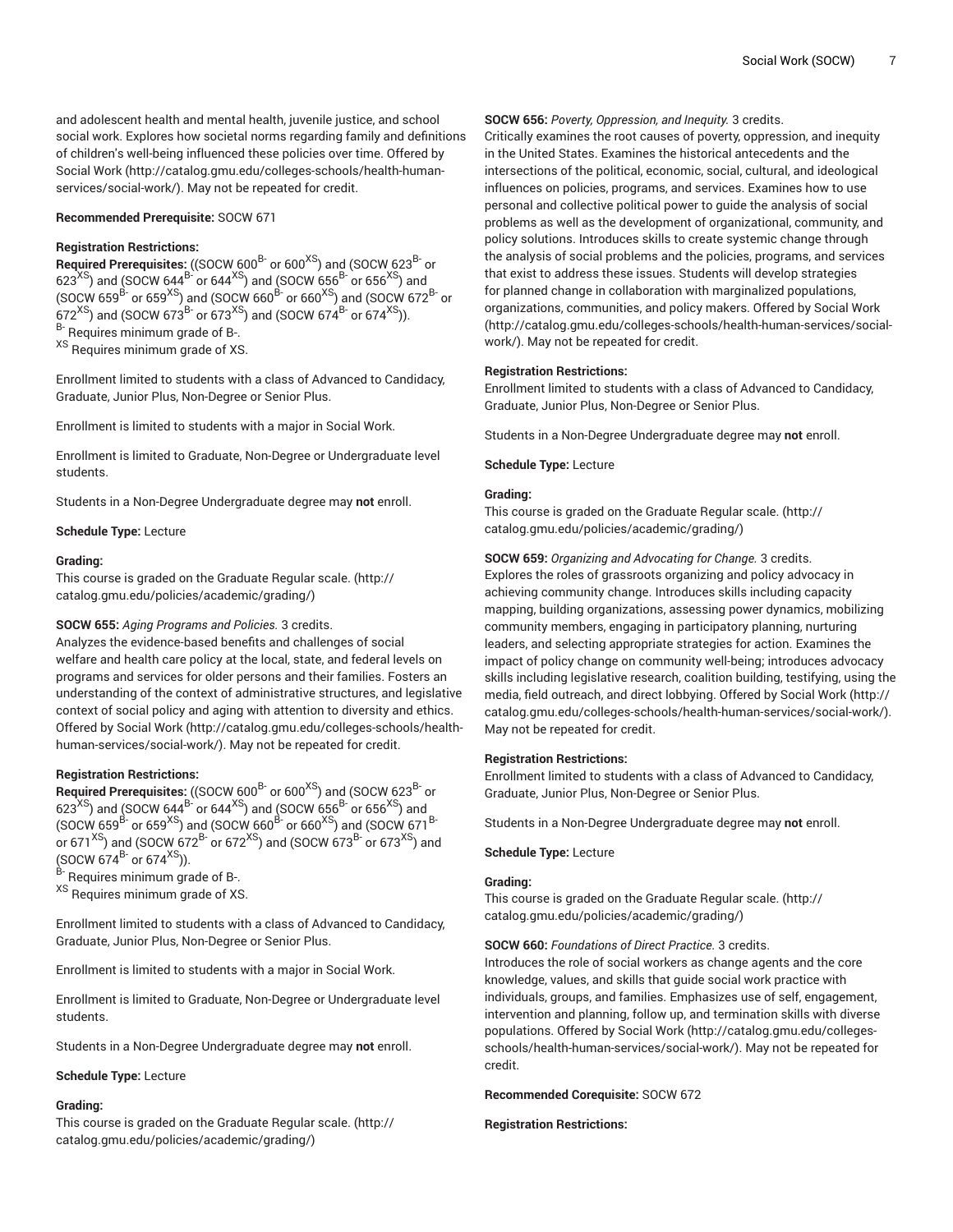Enrollment limited to students with a class of Advanced to Candidacy, Graduate, Junior Plus, Non-Degree or Senior Plus.

Students in a Non-Degree Undergraduate degree may **not** enroll.

#### **Schedule Type:** Lecture

## **Grading:**

This course is graded on the [Graduate Regular scale.](http://catalog.gmu.edu/policies/academic/grading/) [\(http://](http://catalog.gmu.edu/policies/academic/grading/) [catalog.gmu.edu/policies/academic/grading/\)](http://catalog.gmu.edu/policies/academic/grading/)

#### **SOCW 663:** *Global Human Rights Policy.* 3 credits.

Examines meaning and benefits of transforming social work policy practice to a global perspective and focus on a human rights-based rather than a needs-based approach. Demonstrates how human rights can serve as conceptual framework for policy practice to effect social change promoting human development and social and economic justice across levels, from the micro through macro and local through global. Offered by [Social](http://catalog.gmu.edu/colleges-schools/health-human-services/social-work/) Work [\(http://catalog.gmu.edu/colleges-schools/health](http://catalog.gmu.edu/colleges-schools/health-human-services/social-work/)[human-services/social-work/\)](http://catalog.gmu.edu/colleges-schools/health-human-services/social-work/). May not be repeated for credit.

## **Recommended Prerequisite:** SOCW 671

## **Registration Restrictions:**

**Required Prerequisites:** ((SOCW 600<sup>B-</sup> or 600<sup>XS</sup>) and (SOCW 623<sup>B-</sup> or 623 $^{\rm \chi S}$ ) and (SOCW 644 $^{\rm B}$ - or 644 $^{\rm \chi S}$ ) and (SOCW 656 $^{\rm B}$ - or 656 $^{\rm \chi S}$ ) and (SOCW 659 $^\mathrm{B-}$  or 659 $^\mathrm{XS}$ ) and (SOCW 660 $^\mathrm{B-}$  or 660 $^\mathrm{XS}$ ) and (SOCW 672 $^\mathrm{B-}$  or  $672^{\mathrm{XS}}$ ) and (SOCW 673 $^{\mathrm{B}}$  or 673 $^{\mathrm{XS}}$ ) and (SOCW 674 $^{\mathrm{B}}$  or 674 $^{\mathrm{XS}}$ )).

<sup>B-</sup> Requires minimum grade of B-.

XS Requires minimum grade of XS.

Enrollment limited to students with a class of Advanced to Candidacy, Graduate, Junior Plus, Non-Degree or Senior Plus.

Enrollment is limited to Graduate, Non-Degree or Undergraduate level students.

Students in a Non-Degree Undergraduate degree may **not** enroll.

#### **Schedule Type:** Lecture

#### **Grading:**

This course is graded on the [Graduate Regular scale.](http://catalog.gmu.edu/policies/academic/grading/) [\(http://](http://catalog.gmu.edu/policies/academic/grading/) [catalog.gmu.edu/policies/academic/grading/\)](http://catalog.gmu.edu/policies/academic/grading/)

## **SOCW 664:** *Creative Arts in Social Work Practice.* 3 credits.

Explores the principles and techniques of creative arts for social work practice, examining assessment, intervention and evaluation strategies that supplement traditional social work treatment. Course covers theory, research, and interventions applied to individuals, families, groups, and communities. Notes: Previous training in the visual arts and/or artistic ability is not required. Offered by [Social](http://catalog.gmu.edu/colleges-schools/health-human-services/social-work/) Work [\(http://catalog.gmu.edu/](http://catalog.gmu.edu/colleges-schools/health-human-services/social-work/) [colleges-schools/health-human-services/social-work/](http://catalog.gmu.edu/colleges-schools/health-human-services/social-work/)). May not be repeated for credit.

**Recommended Prerequisite:** SOCW 671

## **Registration Restrictions:**

**Required Prerequisites:** (SOCW 600<sup>B-</sup>, 623<sup>B-</sup>, 644<sup>B-</sup>, 656<sup>B-</sup>, 659<sup>B-</sup>, 660<sup>B-</sup>, ,  $672^{B}$ ,  $673^{B}$  and  $674^{B}$ ).

B- Requires minimum grade of B-.

Enrollment limited to students with a class of Advanced to Candidacy, Graduate, Junior Plus, Non-Degree or Senior Plus.

Enrollment is limited to students with a major in Social Work.

Enrollment is limited to Graduate, Non-Degree or Undergraduate level students.

Students in a Non-Degree Undergraduate degree may **not** enroll.

#### **Schedule Type:** Lecture

## **Grading:**

This course is graded on the [Graduate Regular scale.](http://catalog.gmu.edu/policies/academic/grading/) ([http://](http://catalog.gmu.edu/policies/academic/grading/) [catalog.gmu.edu/policies/academic/grading/](http://catalog.gmu.edu/policies/academic/grading/))

**SOCW 667:** *Advanced Group Theory and Practice.* 3 credits. Prepares students for advanced theory and practice in group work, the use of self in the therapeutic process, and the use of varied practice modalities in the group setting. Prepares students to apply multiple theoretical approaches in group work practice with diverse and at-risk populations with an emphasis on social and economic justice. Offered by [Social](http://catalog.gmu.edu/colleges-schools/health-human-services/social-work/) Work [\(http://catalog.gmu.edu/colleges-schools/health-human](http://catalog.gmu.edu/colleges-schools/health-human-services/social-work/)[services/social-work/\)](http://catalog.gmu.edu/colleges-schools/health-human-services/social-work/). May not be repeated for credit.

#### **Recommended Prerequisite:** SOCW 671

#### **Registration Restrictions:**

**Required Prerequisites:** (SOCW 600<sup>B-</sup>, 623<sup>B-</sup>, 644<sup>B-</sup>, 656<sup>B-</sup>, 659<sup>B-</sup>, 660<sup>B-</sup>, ,  $672^{B}$ ,  $673^{B}$  and  $674^{B}$ ). B- Requires minimum grade of B-.

Enrollment limited to students with a class of Advanced to Candidacy, Graduate, Junior Plus, Non-Degree or Senior Plus.

Students in a Non-Degree Undergraduate degree may **not** enroll.

#### **Schedule Type:** Lecture

#### **Grading:**

This course is graded on the [Graduate Regular scale.](http://catalog.gmu.edu/policies/academic/grading/) ([http://](http://catalog.gmu.edu/policies/academic/grading/) [catalog.gmu.edu/policies/academic/grading/](http://catalog.gmu.edu/policies/academic/grading/))

## **SOCW 670:** *Social Work Program Planning, Communications, and Technology.* 3 credits.

Studies various forms of written communication pertinent to social work practice. Examines impact of audience, status, culture, and purpose on effective professional writing. Offered by [Social](http://catalog.gmu.edu/colleges-schools/health-human-services/social-work/) Work [\(http://](http://catalog.gmu.edu/colleges-schools/health-human-services/social-work/) [catalog.gmu.edu/colleges-schools/health-human-services/social-work/](http://catalog.gmu.edu/colleges-schools/health-human-services/social-work/)). May not be repeated for credit.

## **Registration Restrictions:**

Enrollment limited to students with a class of Advanced to Candidacy, Graduate, Junior Plus, Non-Degree or Senior Plus.

Enrollment is limited to students with a major in Social Work.

Enrollment is limited to Graduate, Non-Degree or Undergraduate level students.

Students in a Non-Degree Undergraduate degree may **not** enroll.

#### **Schedule Type:** Lecture

#### **Grading:**

This course is graded on the [Graduate Regular scale.](http://catalog.gmu.edu/policies/academic/grading/) ([http://](http://catalog.gmu.edu/policies/academic/grading/) [catalog.gmu.edu/policies/academic/grading/](http://catalog.gmu.edu/policies/academic/grading/))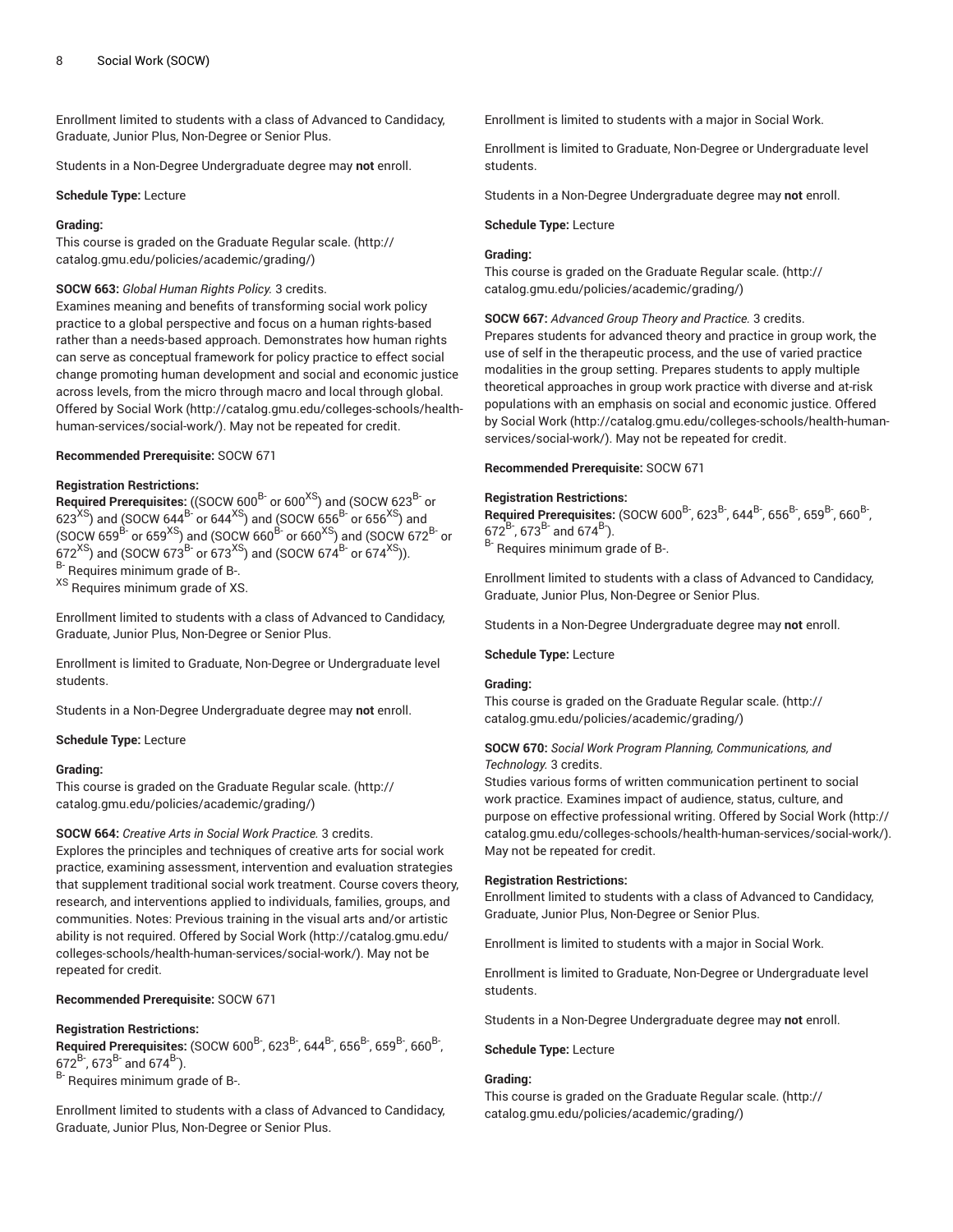**SOCW 671:** *Research Methods for Social Workers.* 3 credits. Examines role of scientific inquiry in social work. Emphasizes construction and use of measurement instruments, data collection, analysis, and interpretation, and application of computer technologies relevant to social work practice. Offered by [Social](http://catalog.gmu.edu/colleges-schools/health-human-services/social-work/) Work [\(http://](http://catalog.gmu.edu/colleges-schools/health-human-services/social-work/) [catalog.gmu.edu/colleges-schools/health-human-services/social-work/\)](http://catalog.gmu.edu/colleges-schools/health-human-services/social-work/). May not be repeated for credit.

#### **Registration Restrictions:**

Enrollment limited to students with a class of Advanced to Candidacy, Graduate, Junior Plus, Non-Degree or Senior Plus.

Enrollment is limited to students with a major in Social Work.

Enrollment is limited to Graduate, Non-Degree or Undergraduate level students.

Students in a Non-Degree Undergraduate degree may **not** enroll.

**Schedule Type:** Lecture

#### **Grading:**

This course is graded on the [Graduate Regular scale.](http://catalog.gmu.edu/policies/academic/grading/) [\(http://](http://catalog.gmu.edu/policies/academic/grading/) [catalog.gmu.edu/policies/academic/grading/\)](http://catalog.gmu.edu/policies/academic/grading/)

#### **SOCW 672:** *Generalist Field Practicum and Seminar I.* 3 credits.

Provides supervised social work learning experience in human service agencies. Students complete 16 hours per week in field practicum, and attend bimonthly seminar in which they share learning and integrate theory with practice. Offered by [Social](http://catalog.gmu.edu/colleges-schools/health-human-services/social-work/) Work ([http://catalog.gmu.edu/](http://catalog.gmu.edu/colleges-schools/health-human-services/social-work/) [colleges-schools/health-human-services/social-work/](http://catalog.gmu.edu/colleges-schools/health-human-services/social-work/)). May not be repeated for credit.

#### **Recommended Corequisite:** SOCW 657.

#### **Registration Restrictions:**

Enrollment limited to students with a class of Advanced to Candidacy, Graduate, Junior Plus, Non-Degree or Senior Plus.

Enrollment is limited to students with a major in Social Work.

Enrollment is limited to Graduate, Non-Degree or Undergraduate level students.

Students in a Non-Degree Undergraduate degree may **not** enroll.

**Schedule Type:** Seminar

#### **Grading:**

This course is graded on the [Graduate Special scale.](http://catalog.gmu.edu/policies/academic/grading/) ([http://](http://catalog.gmu.edu/policies/academic/grading/) [catalog.gmu.edu/policies/academic/grading/\)](http://catalog.gmu.edu/policies/academic/grading/)

**SOCW 673:** *Generalist Field Practicum and Seminar II.* 3 credits. Continues the supervised social work learning experience begun in SOCW 672. Students spend 16 hours per week in field practicum, and attend bimonthly seminar in which they share learning, process experiences, and integrate theory with practice. Offered by [Social](http://catalog.gmu.edu/colleges-schools/health-human-services/social-work/) Work ([http://catalog.gmu.edu/colleges-schools/health-human-services/social](http://catalog.gmu.edu/colleges-schools/health-human-services/social-work/)[work/\)](http://catalog.gmu.edu/colleges-schools/health-human-services/social-work/). May not be repeated for credit.

**Recommended Prerequisite:** SOCW 672.

**Recommended Corequisite:** SOCW 658.

**Registration Restrictions:**

Enrollment limited to students with a class of Advanced to Candidacy, Graduate, Junior Plus, Non-Degree or Senior Plus.

Enrollment is limited to students with a major in Social Work.

Enrollment is limited to Graduate, Non-Degree or Undergraduate level students.

Students in a Non-Degree Undergraduate degree may **not** enroll.

## **Schedule Type:** Seminar

## **Grading:**

This course is graded on the [Graduate Special scale. \(http://](http://catalog.gmu.edu/policies/academic/grading/) [catalog.gmu.edu/policies/academic/grading/](http://catalog.gmu.edu/policies/academic/grading/))

## **SOCW 674:** *Psychopathology.* 3 credits.

Presents overview of adult and child psychopathology within the contexts of the lives of people experiencing mental disorders and the social contexts that can have a bearing on symptom maintenance. Learn to formulate competency-based assessments and DSM IV-TR-based differential diagnoses. Offered by [Social](http://catalog.gmu.edu/colleges-schools/health-human-services/social-work/) Work ([http://catalog.gmu.edu/](http://catalog.gmu.edu/colleges-schools/health-human-services/social-work/) [colleges-schools/health-human-services/social-work/](http://catalog.gmu.edu/colleges-schools/health-human-services/social-work/)). May not be repeated for credit.

#### **Registration Restrictions:**

Enrollment limited to students with a class of Advanced to Candidacy, Graduate, Junior Plus, Non-Degree or Senior Plus.

Enrollment is limited to students with a major in Social Work.

Enrollment is limited to Graduate, Non-Degree or Undergraduate level students.

Students in a Non-Degree Undergraduate degree may **not** enroll.

**Schedule Type:** Lecture

#### **Grading:**

This course is graded on the [Graduate Regular scale.](http://catalog.gmu.edu/policies/academic/grading/) ([http://](http://catalog.gmu.edu/policies/academic/grading/) [catalog.gmu.edu/policies/academic/grading/](http://catalog.gmu.edu/policies/academic/grading/))

## **SOCW 675:** *Selected Topics in Clinical Practice.* 3 credits.

In-depth study of special topics related to clinical social work practice at the individual, family, small group, or community level. Notes: May be repeated for credit when topic is different. Offered by [Social](http://catalog.gmu.edu/colleges-schools/health-human-services/social-work/) Work ([http://](http://catalog.gmu.edu/colleges-schools/health-human-services/social-work/) [catalog.gmu.edu/colleges-schools/health-human-services/social-work/](http://catalog.gmu.edu/colleges-schools/health-human-services/social-work/)). May be repeated within the term for a maximum 12 credits.

**Specialized Designation:** Topic Varies

**Recommended Prerequisite:** 30 graduate credits or permission of instructor.

#### **Registration Restrictions:**

Enrollment limited to students with a class of Advanced to Candidacy, Graduate, Junior Plus, Non-Degree or Senior Plus.

Enrollment is limited to students with a major in Social Work.

Enrollment is limited to Graduate, Non-Degree or Undergraduate level students.

Students in a Non-Degree Undergraduate degree may **not** enroll.

**Schedule Type:** Lec/Sem #1, Lec/Sem #2, Lec/Sem #3, Lec/Sem #4, Lec/ Sem #5, Lec/Sem #6, Lec/Sem #7, Lec/Sem #8, Lec/Sem #9, Lecture,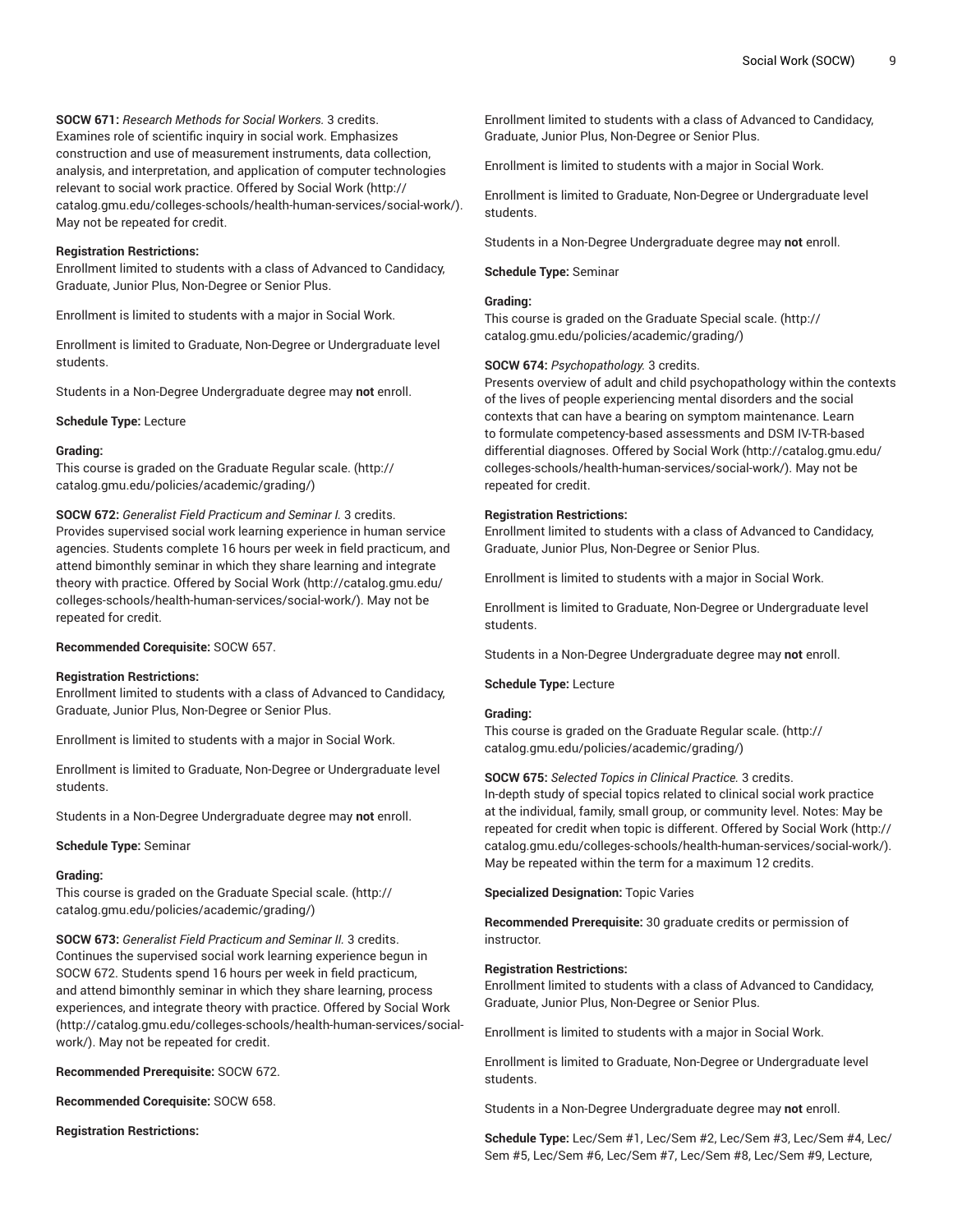Sem/Lec #10, Sem/Lec #11, Sem/Lec #12, Sem/Lec #13, Sem/Lec #14, Sem/Lec #15, Sem/Lec #16, Sem/Lec #17, Sem/Lec #18

#### **Grading:**

This course is graded on the [Graduate Regular scale.](http://catalog.gmu.edu/policies/academic/grading/) [\(http://](http://catalog.gmu.edu/policies/academic/grading/) [catalog.gmu.edu/policies/academic/grading/\)](http://catalog.gmu.edu/policies/academic/grading/)

**SOCW 676:** *Selected Topics in Social Work and Social Change.* 3 credits. Critical examination of special topics related to understanding and improving community and societal conditions through policy practice, program development, and social action. Notes: May be repeated for credit when topic is different. Offered by [Social](http://catalog.gmu.edu/colleges-schools/health-human-services/social-work/) Work ([http://](http://catalog.gmu.edu/colleges-schools/health-human-services/social-work/) [catalog.gmu.edu/colleges-schools/health-human-services/social-work/\)](http://catalog.gmu.edu/colleges-schools/health-human-services/social-work/). May be repeated within the term for a maximum 12 credits.

#### **Specialized Designation:** Topic Varies

**Recommended Prerequisite:** 30 graduate hours or permission of instructor.

#### **Registration Restrictions:**

Enrollment limited to students with a class of Advanced to Candidacy, Graduate, Junior Plus, Non-Degree or Senior Plus.

Enrollment is limited to students with a major in Social Work.

Enrollment is limited to Graduate, Non-Degree or Undergraduate level students.

Students in a Non-Degree Undergraduate degree may **not** enroll.

**Schedule Type:** Lec/Sem #1, Lec/Sem #2, Lec/Sem #3, Lec/Sem #4, Lec/ Sem #5, Lec/Sem #6, Lec/Sem #7, Lec/Sem #8, Lec/Sem #9, Lecture, Sem/Lec #10, Sem/Lec #11, Sem/Lec #12, Sem/Lec #13, Sem/Lec #14, Sem/Lec #15, Sem/Lec #16, Sem/Lec #17, Sem/Lec #18

## **Grading:**

This course is graded on the [Graduate Regular scale.](http://catalog.gmu.edu/policies/academic/grading/) [\(http://](http://catalog.gmu.edu/policies/academic/grading/) [catalog.gmu.edu/policies/academic/grading/\)](http://catalog.gmu.edu/policies/academic/grading/)

## **SOCW 677:** *Family Therapy.* 3 credits.

Examines research and theory relevant for assessment and intervention with families. Students will learn to conduct a family assessment, taking cultural diversity, non-traditional family structures including singleparent and GLBTQ families, and socioeconomic factors into account. Students will develop skills in implementing an intervention based on the family's strengths and challenges. Offered by [Social](http://catalog.gmu.edu/colleges-schools/health-human-services/social-work/) Work [\(http://](http://catalog.gmu.edu/colleges-schools/health-human-services/social-work/) [catalog.gmu.edu/colleges-schools/health-human-services/social-work/\)](http://catalog.gmu.edu/colleges-schools/health-human-services/social-work/). May not be repeated for credit.

## **Recommended Prerequisite:** SOCW 671

## **Registration Restrictions:**

Required Prerequisites: (SOCW 600<sup>B-</sup>, 623<sup>B-</sup>, 644<sup>B-</sup>, 656<sup>B-</sup>, 659<sup>B-</sup>, 660<sup>B-</sup>, ,  $672^{B}$ ,  $673^{B}$  and  $674^{B}$ ). B- Requires minimum grade of B-.

Enrollment limited to students with a class of Advanced to Candidacy, Graduate, Junior Plus, Non-Degree or Senior Plus.

Enrollment is limited to students with a major in Social Work.

Enrollment is limited to Graduate, Non-Degree or Undergraduate level students.

Students in a Non-Degree Undergraduate degree may **not** enroll.

#### **Schedule Type:** Lecture

#### **Grading:**

This course is graded on the [Graduate Regular scale.](http://catalog.gmu.edu/policies/academic/grading/) ([http://](http://catalog.gmu.edu/policies/academic/grading/) [catalog.gmu.edu/policies/academic/grading/](http://catalog.gmu.edu/policies/academic/grading/))

#### **SOCW 678:** *Trauma and Recovery.* 3 credits.

Explores complex traumatic stress disorders, the process of recovery, and the etiology of healing in contemporary North American culture. Diagnostic criteria, assessment strategies and evidence-based treatment options for complex traumatic stress disorders across diverse populations including sexual trauma, war, early childhood trauma, and natural disasters will be addressed. Offered by [Social](http://catalog.gmu.edu/colleges-schools/health-human-services/social-work/) Work [\(http://](http://catalog.gmu.edu/colleges-schools/health-human-services/social-work/) [catalog.gmu.edu/colleges-schools/health-human-services/social-work/](http://catalog.gmu.edu/colleges-schools/health-human-services/social-work/)). May not be repeated for credit.

## **Recommended Prerequisite:** SOCW 671

#### **Registration Restrictions:**

**Required Prerequisites:** (SOCW 600<sup>B-</sup>, 623<sup>B-</sup>, 644<sup>B-</sup>, 656<sup>B-</sup>, 659<sup>B-</sup>, 660<sup>B-</sup>, ,  $672^{B}$ ,  $673^{B}$  and  $674^{B}$ ). <sup>B-</sup> Requires minimum grade of B-.

Enrollment limited to students with a class of Advanced to Candidacy, Graduate, Junior Plus, Non-Degree or Senior Plus.

Enrollment is limited to students with a major in Social Work.

Enrollment is limited to Graduate, Non-Degree or Undergraduate level students.

Students in a Non-Degree Undergraduate degree may **not** enroll.

#### **Schedule Type:** Lecture

#### **Grading:**

This course is graded on the [Graduate Regular scale.](http://catalog.gmu.edu/policies/academic/grading/) ([http://](http://catalog.gmu.edu/policies/academic/grading/) [catalog.gmu.edu/policies/academic/grading/](http://catalog.gmu.edu/policies/academic/grading/))

## **SOCW 679:** *Military Social Work.* 3 credits.

Examines research and theory relevant for social work practice with service members, veterans, and their families. The course addresses the military as a workplace culture, evidence-based approaches for posttraumatic stress and co-morbid conditions, clinical practice with military families, preventive care and the service delivery system in military and civilian settings. Offered by [Social](http://catalog.gmu.edu/colleges-schools/health-human-services/social-work/) Work ([http://catalog.gmu.edu/](http://catalog.gmu.edu/colleges-schools/health-human-services/social-work/) [colleges-schools/health-human-services/social-work/](http://catalog.gmu.edu/colleges-schools/health-human-services/social-work/)). May not be repeated for credit.

## **Registration Restrictions:**

**Required Prerequisites:** ((SOCW 600<sup>B-</sup> or 600<sup>XS</sup>) and (SOCW 623<sup>B-</sup> or  $623^{\mathrm{XS}}$ ) and (SOCW 644 $^\mathrm{B-}$  or 644 $^\mathrm{XS}$ ) and (SOCW 656 $^\mathrm{B-}$  or 656 $^\mathrm{XS}$ ) and (SOCW 659 $^\mathrm{B-}$  or 659 $^\mathrm{XS}$ ) and (SOCW 660 $^\mathrm{B-}$  or 660 $^\mathrm{XS}$ ) and (SOCW 671 $^\mathrm{B-}$ or 671<sup>XS</sup>) and (SOCW 672<sup>B-</sup> or 672<sup>XS</sup>) and (SOCW 673<sup>B-</sup> or 673<sup>XS</sup>) and  $(SOCW 674^{B-}$  or 674<sup>XS</sup>)).

Requires minimum grade of B-.

<sup>XS</sup> Requires minimum grade of XS.

Enrollment limited to students with a class of Advanced to Candidacy, Graduate, Junior Plus, Non-Degree or Senior Plus.

Enrollment is limited to students with a major in Social Work.

Enrollment is limited to Graduate, Non-Degree or Undergraduate level students.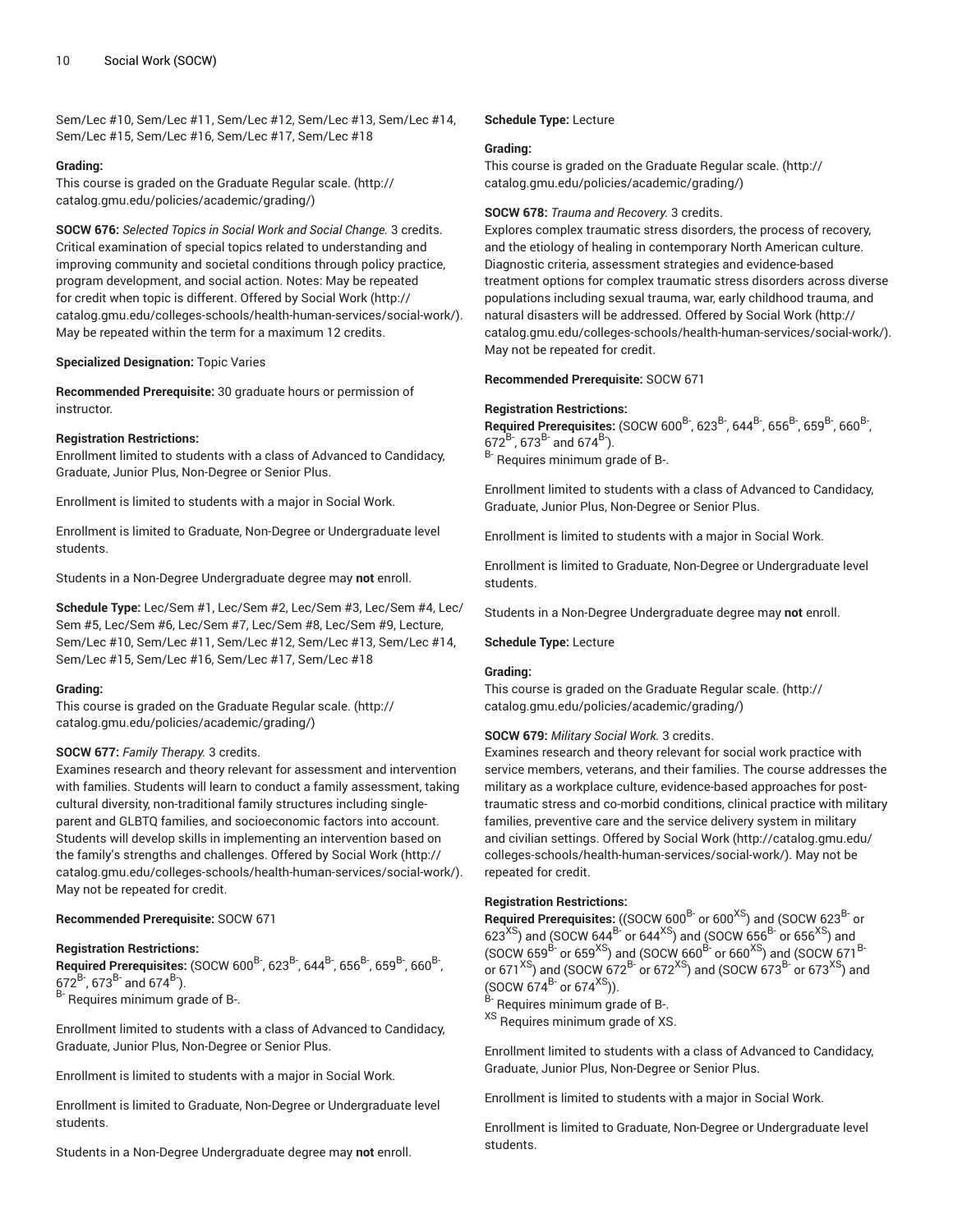Students in a Non-Degree Undergraduate degree may **not** enroll.

#### **Schedule Type:** Lecture

#### **Grading:**

This course is graded on the [Graduate Regular scale.](http://catalog.gmu.edu/policies/academic/grading/) [\(http://](http://catalog.gmu.edu/policies/academic/grading/) [catalog.gmu.edu/policies/academic/grading/\)](http://catalog.gmu.edu/policies/academic/grading/)

## **SOCW 682:** *Substance Use Interventions.* 3 credits.

Develops knowledge and skills for direct practice in the field of addictions. The course covers the knowledge base regarding evidencebased interventions at all stages in the process of intervention with individuals, families, and groups that promote recovery from addiction to drug and alcohol abuse. Offered by [Social](http://catalog.gmu.edu/colleges-schools/health-human-services/social-work/) Work [\(http://catalog.gmu.edu/](http://catalog.gmu.edu/colleges-schools/health-human-services/social-work/) [colleges-schools/health-human-services/social-work/](http://catalog.gmu.edu/colleges-schools/health-human-services/social-work/)). May not be repeated for credit.

## **Recommended Prerequisite:** SOCW 671

## **Registration Restrictions:**

**Required Prerequisites:** ((SOCW 600<sup>B-</sup> or 600<sup>XS</sup>) and (SOCW 623<sup>B-</sup> or 623 $^{\rm XS}$ ) and (SOCW 644 $^{\rm B}$ - or 644 $^{\rm XS}$ ) and (SOCW 656 $^{\rm B}$ - or 656 $^{\rm XS}$ ) and (SOCW 659 $^\mathrm{B-}$  or 659 $^\mathrm{XS}$ ) and (SOCW 660 $^\mathrm{B-}$  or 660 $^\mathrm{XS}$ ) and (SOCW 672 $^\mathrm{B-}$  or  $672^{\mathrm{XS}}$ ) and (SOCW 673 $^{\mathrm{B}}$  or 673 $^{\mathrm{XS}}$ ) and (SOCW 674 $^{\mathrm{B}}$  or 674 $^{\mathrm{XS}}$ )). B- Requires minimum grade of B-.

XS Requires minimum grade of XS.

Enrollment limited to students with a class of Advanced to Candidacy, Graduate, Junior Plus, Non-Degree or Senior Plus.

Enrollment is limited to students with a major in Social Work.

Enrollment is limited to Graduate, Non-Degree or Undergraduate level students.

Students in a Non-Degree Undergraduate degree may **not** enroll.

**Schedule Type:** Lecture

## **Grading:**

This course is graded on the [Graduate Regular scale.](http://catalog.gmu.edu/policies/academic/grading/) [\(http://](http://catalog.gmu.edu/policies/academic/grading/) [catalog.gmu.edu/policies/academic/grading/\)](http://catalog.gmu.edu/policies/academic/grading/)

**SOCW 683:** *Clinical Practice with Children, Youth, and Families.* 3 credits. Applies evidence-based prevention, assessment, interventions, and treatment practice to address the needs of children, youth, young adults, parents, and caregivers. Examines development from a biopsychosocial perspective with consideration of both internal and external influences, trauma and loss, and responses to the expressed client experience inclusive of culture and community. Assesses issues such as substance use, diverse family types, immigrant and refugee status, children in kinship and foster home placements, and domestic and community violence. Presents interventions that have shown efficacy in historically marginalized populations including experiential therapy, sensorimotor psychotherapy, cognitive behavioral therapy, behavioral therapy, and parent management training. Offered by [Social](http://catalog.gmu.edu/colleges-schools/health-human-services/social-work/) Work ([http://](http://catalog.gmu.edu/colleges-schools/health-human-services/social-work/) [catalog.gmu.edu/colleges-schools/health-human-services/social-work/\)](http://catalog.gmu.edu/colleges-schools/health-human-services/social-work/). May not be repeated for credit.

## **Recommended Prerequisite:** SOCW 671

## **Registration Restrictions:**

**Required Prerequisites:** ((SOCW 600<sup>B-</sup> or 600<sup>XS</sup>) and (SOCW 623<sup>B-</sup> or 623 $^{\rm XS}$ ) and (SOCW 644 $^{\rm B}$ - or 644 $^{\rm XS}$ ) and (SOCW 656 $^{\rm B}$ - or 656 $^{\rm XS}$ ) and (SOCW 659 $^\mathrm{B-}$  or 659 $^\mathrm{XS}$ ) and (SOCW 660 $^\mathrm{B-}$  or 660 $^\mathrm{XS}$ ) and (SOCW 672 $^\mathrm{B-}$  or  $672^{\mathrm{XS}}$ ) and (SOCW 673 $^{\mathrm{B}}$  or 673 $^{\mathrm{XS}}$ ) and (SOCW 674 $^{\mathrm{B}}$  or 674 $^{\mathrm{XS}}$ )).

B- Requires minimum grade of B-.

XS Requires minimum grade of XS.

Enrollment limited to students with a class of Advanced to Candidacy, Graduate, Junior Plus, Non-Degree or Senior Plus.

Students in a Non-Degree Undergraduate degree may **not** enroll.

#### **Schedule Type:** Lecture

## **Grading:**

This course is graded on the [Graduate Regular scale.](http://catalog.gmu.edu/policies/academic/grading/) ([http://](http://catalog.gmu.edu/policies/academic/grading/) [catalog.gmu.edu/policies/academic/grading/](http://catalog.gmu.edu/policies/academic/grading/))

## **SOCW 684:** *Social Work and the Law.* 3 credits.

Students engage in close analysis of judicial opinions to explore the role of the courts in creating public policy. Areas of inquiry include the role of social workers in the legal system, the nature of legal proceedings, and how the law shapes policy in relation to issues affecting children, youth, families, older adults, women, minorities, people in poverty, and other vulnerable populations. Offered by [Social](http://catalog.gmu.edu/colleges-schools/health-human-services/social-work/) Work [\(http://catalog.gmu.edu/](http://catalog.gmu.edu/colleges-schools/health-human-services/social-work/) [colleges-schools/health-human-services/social-work/](http://catalog.gmu.edu/colleges-schools/health-human-services/social-work/)). May not be repeated for credit.

## **Registration Restrictions:**

**Required Prerequisites:** ((SOCW 600<sup>B-</sup> or 600<sup>XS</sup>) and (SOCW 623<sup>B-</sup> or  $623^{\mathrm{XS}}$ ) and (SOCW 644 $^\mathrm{B-}$  or 644 $^\mathrm{XS}$ ) and (SOCW 656 $^\mathrm{B-}$  or 656 $^\mathrm{XS}$ ) and (SOCW 659 $^\mathrm{B-}$  or 659 $^\mathrm{XS}$ ) and (SOCW 660 $^\mathrm{B-}$  or 660 $^\mathrm{XS}$ ) and (SOCW 671 $^\mathrm{B-}$ or 671<sup>XS</sup>) and (SOCW 672<sup>B-</sup> or 672<sup>XS</sup>) and (SOCW 673<sup>B-</sup> or 673<sup>XS</sup>) and  $(SOCW 674^{B}~or 674^{XS})$ ).

<sup>B-</sup> Requires minimum grade of B-.

XS Requires minimum grade of XS.

Enrollment limited to students with a class of Advanced to Candidacy, Graduate, Junior Plus, Non-Degree or Senior Plus.

Enrollment is limited to students with a major in Social Work.

Enrollment is limited to Graduate, Non-Degree or Undergraduate level students.

Students in a Non-Degree Undergraduate degree may **not** enroll.

**Schedule Type:** Lecture

## **Grading:**

This course is graded on the [Graduate Regular scale.](http://catalog.gmu.edu/policies/academic/grading/) ([http://](http://catalog.gmu.edu/policies/academic/grading/) [catalog.gmu.edu/policies/academic/grading/](http://catalog.gmu.edu/policies/academic/grading/))

**SOCW 685:** *Organizational Leadership for Social Workers.* 3 credits. Examines functions and structure of human service organizations in context of service delivery. Development of theoretical knowledge, professional ethics, and skills in administration, leadership, management, organization, and supervision. Offered by [Social](http://catalog.gmu.edu/colleges-schools/health-human-services/social-work/) Work [\(http://](http://catalog.gmu.edu/colleges-schools/health-human-services/social-work/) [catalog.gmu.edu/colleges-schools/health-human-services/social-work/](http://catalog.gmu.edu/colleges-schools/health-human-services/social-work/)). May not be repeated for credit.

## **Registration Restrictions:**

**Required Prerequisites:** ((SOCW 600<sup>B-</sup> or 600<sup>XS</sup>) and (SOCW 623<sup>B-</sup> or  $623^{\mathrm{XS}}$ ) and (SOCW 644 $^\mathrm{B-}$  or 644 $^\mathrm{XS}$ ) and (SOCW 656 $^\mathrm{B-}$  or 656 $^\mathrm{XS}$ ) and (SOCW 659 $^\mathrm{B-}$  or 659 $^\mathrm{XS}$ ) and (SOCW 660 $^\mathrm{B-}$  or 660 $^\mathrm{XS}$ ) and (SOCW 671 $^\mathrm{B-}$ or 671<sup>XS</sup>) and (SOCW 672<sup>B-</sup> or 672<sup>XS</sup>) and (SOCW 673<sup>B-</sup> or 673<sup>XS</sup>) and  $(SOCW 674^{B} \text{ or } 674^{XS})$ ).

B- Requires minimum grade of B-.

XS Requires minimum grade of XS.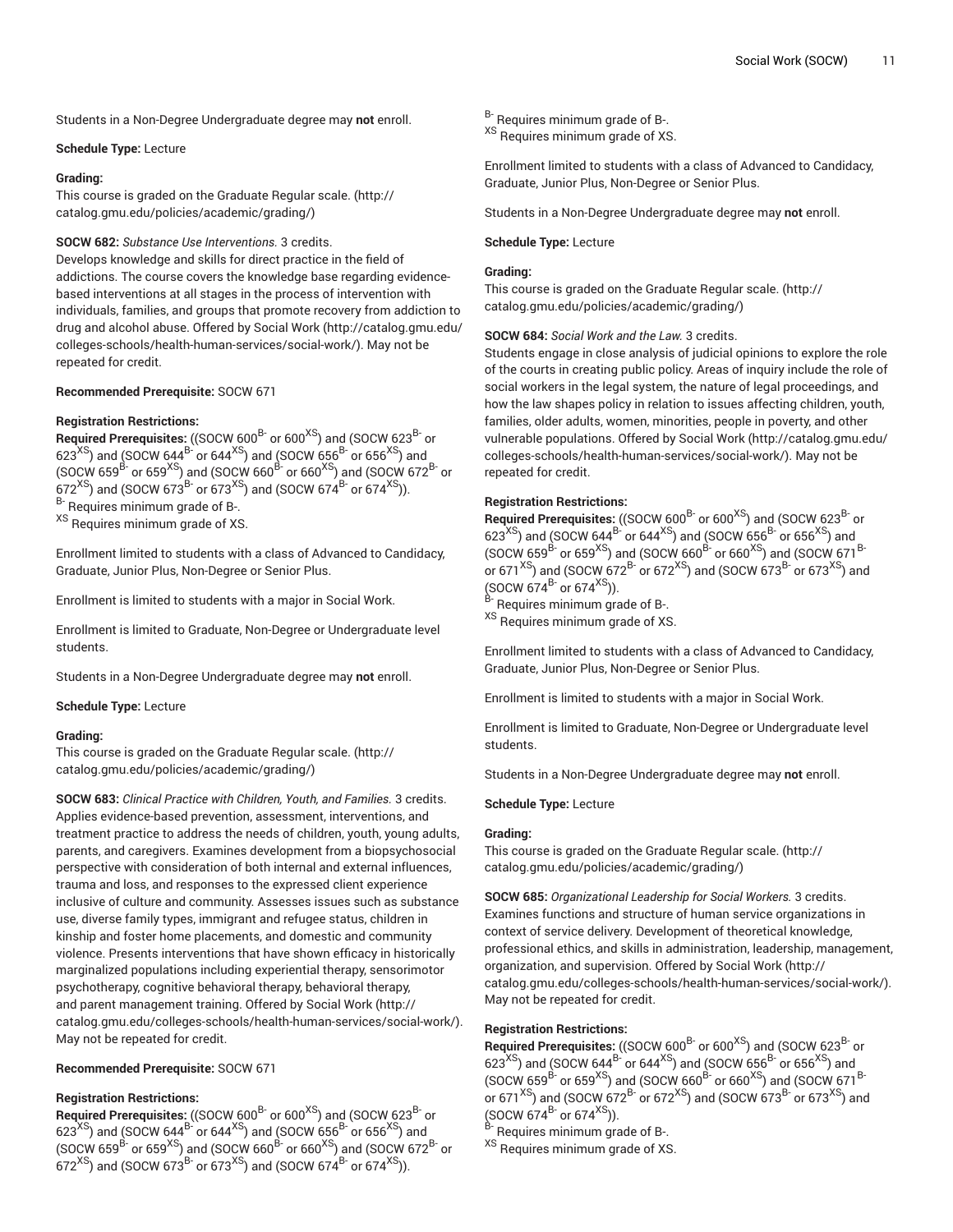Enrollment limited to students with a class of Advanced to Candidacy, Graduate, Junior Plus, Non-Degree or Senior Plus.

Enrollment is limited to students with a major in Social Work.

Enrollment is limited to Graduate, Non-Degree or Undergraduate level students.

Students in a Non-Degree Undergraduate degree may **not** enroll.

#### **Schedule Type:** Lecture

#### **Grading:**

This course is graded on the [Graduate Regular scale.](http://catalog.gmu.edu/policies/academic/grading/) [\(http://](http://catalog.gmu.edu/policies/academic/grading/) [catalog.gmu.edu/policies/academic/grading/\)](http://catalog.gmu.edu/policies/academic/grading/)

**SOCW 686:** *Advanced Trauma Theory and Practice.* 3 credits. Explores theories of how psychological trauma affects the individual, family and community followed by strategies for healing. An in depth exploration of the practice of psychotherapy with trauma survivors across diverse populations using evidence-based interventions coupled with special attention to relationship and attachment theory. Individual and group work will be practiced using role plays and direct experience with Animal Assisted Psychotherapies. Offered by [Social](http://catalog.gmu.edu/colleges-schools/health-human-services/social-work/) Work [\(http://](http://catalog.gmu.edu/colleges-schools/health-human-services/social-work/) [catalog.gmu.edu/colleges-schools/health-human-services/social-work/\)](http://catalog.gmu.edu/colleges-schools/health-human-services/social-work/). May not be repeated for credit.

## **Recommended Prerequisite:** SOCW 671

## **Registration Restrictions:**

**Required Prerequisites:** (SOCW 600<sup>B-</sup>, 623<sup>B-</sup>, 644<sup>B-</sup>, 656<sup>B-</sup>, 659<sup>B-</sup>, 660<sup>B-</sup>, ,  $672^{B}$ ,  $673^{B}$ ,  $674^{B}$  and  $678^{B}$ ). B- Requires minimum grade of B-.

Enrollment limited to students with a class of Advanced to Candidacy, Graduate, Junior Plus, Non-Degree or Senior Plus.

Students in a Non-Degree Undergraduate degree may **not** enroll.

**Schedule Type:** Lecture

#### **Grading:**

This course is graded on the [Graduate Regular scale.](http://catalog.gmu.edu/policies/academic/grading/) [\(http://](http://catalog.gmu.edu/policies/academic/grading/) [catalog.gmu.edu/policies/academic/grading/\)](http://catalog.gmu.edu/policies/academic/grading/)

**SOCW 687:** *Empowering Communities for Change.* 3 credits.

Explores social work interventions at community level, including organization, planning, and development. Strategies for mobilizing community members, using community organizations, formulating coalitions, engaging in participatory planning, and social and economic development. Offered by [Social](http://catalog.gmu.edu/colleges-schools/health-human-services/social-work/) Work ([http://catalog.gmu.edu/colleges](http://catalog.gmu.edu/colleges-schools/health-human-services/social-work/)[schools/health-human-services/social-work/\)](http://catalog.gmu.edu/colleges-schools/health-human-services/social-work/). May not be repeated for credit.

**Recommended Prerequisite:** SOCW 624, 652, 658, and 673.

#### **Registration Restrictions:**

Enrollment limited to students with a class of Advanced to Candidacy, Graduate, Junior Plus, Non-Degree or Senior Plus.

Enrollment is limited to students with a major in Social Work.

Enrollment is limited to Graduate, Non-Degree or Undergraduate level students.

Students in a Non-Degree Undergraduate degree may **not** enroll.

## **Schedule Type:** Lecture

#### **Grading:**

This course is graded on the [Graduate Regular scale.](http://catalog.gmu.edu/policies/academic/grading/) ([http://](http://catalog.gmu.edu/policies/academic/grading/) [catalog.gmu.edu/policies/academic/grading/](http://catalog.gmu.edu/policies/academic/grading/))

#### **SOCW 688:** *Program Evaluation for Social Workers.* 3 credits.

Explores social work intervention research, needs assessment, formative and summative program evaluation, and cost analyses. Discusses applications of systematic inquiry at the practice, organizational, and policy levels. Addresses ethical, pragmatic, and political considerations; qualitative approaches; quality performance; evidence from empirical research; and evaluation design. Offered by [Social](http://catalog.gmu.edu/colleges-schools/health-human-services/social-work/) Work ([http://](http://catalog.gmu.edu/colleges-schools/health-human-services/social-work/) [catalog.gmu.edu/colleges-schools/health-human-services/social-work/](http://catalog.gmu.edu/colleges-schools/health-human-services/social-work/)). May not be repeated for credit.

**Recommended Prerequisite:** SOCW 671

#### **Registration Restrictions:**

**Required Prerequisites:** ((SOCW 600<sup>B-</sup> or 600<sup>XS</sup>) and (SOCW 623<sup>B-</sup> or  $623^{\mathrm{XS}}$ ) and (SOCW 644 $^\mathrm{B-}$  or 644 $^\mathrm{XS}$ ) and (SOCW 656 $^\mathrm{B-}$  or 656 $^\mathrm{XS}$ ) and (SOCW 659 $^\mathrm{B-}$  or 659 $^\mathrm{XS}$ ) and (SOCW 660 $^\mathrm{B-}$  or 660 $^\mathrm{XS}$ ) and (SOCW 672 $^\mathrm{B-}$  or  $(620 \times 10^{13} \text{ m})$  and  $(60 \times 10^{13} \text{ m})$  and  $(60 \times 10^{18} \text{ m})$  and  $(60 \times 10^{14} \text{ m})$ . B- Requires minimum grade of B-. <sup>XS</sup> Requires minimum grade of XS.

Enrollment limited to students with a class of Advanced to Candidacy, Graduate, Junior Plus, Non-Degree or Senior Plus.

Enrollment is limited to students with a major in Social Work.

Enrollment is limited to Graduate, Non-Degree or Undergraduate level students.

Students in a Non-Degree Undergraduate degree may **not** enroll.

**Schedule Type:** Lecture

## **Grading:**

This course is graded on the [Graduate Regular scale.](http://catalog.gmu.edu/policies/academic/grading/) ([http://](http://catalog.gmu.edu/policies/academic/grading/) [catalog.gmu.edu/policies/academic/grading/](http://catalog.gmu.edu/policies/academic/grading/))

## **SOCW 689:** *Clinical Practice with Older Adults.* 3 credits.

Examines age-associated changes and challenges faced by older adults. Focus is strengthening assessment and intervention skills with older adults, their family members and caregivers within the community and long-term care facilities, determining the best standardized instruments to use, and developing effective questions for assessment. Attention is given to the resilience of elders, ethical issues and diversity. Offered by [Social](http://catalog.gmu.edu/colleges-schools/health-human-services/social-work/) Work ([http://catalog.gmu.edu/colleges-schools/health-human](http://catalog.gmu.edu/colleges-schools/health-human-services/social-work/)[services/social-work/\)](http://catalog.gmu.edu/colleges-schools/health-human-services/social-work/). May not be repeated for credit.

#### **Recommended Prerequisite:** SOCW 671

## **Registration Restrictions:**

**Required Prerequisites:** (SOCW 600<sup>B-</sup>, 623<sup>B-</sup>, 644<sup>B-</sup>, 656<sup>B-</sup>, 659<sup>B-</sup>, 660<sup>B-</sup>, ,  $672^{B}$ ,  $673^{B}$  and  $674^{B}$ ). B- Requires minimum grade of B-.

Enrollment limited to students with a class of Advanced to Candidacy, Graduate, Junior Plus, Non-Degree or Senior Plus.

Enrollment is limited to students with a major in Social Work.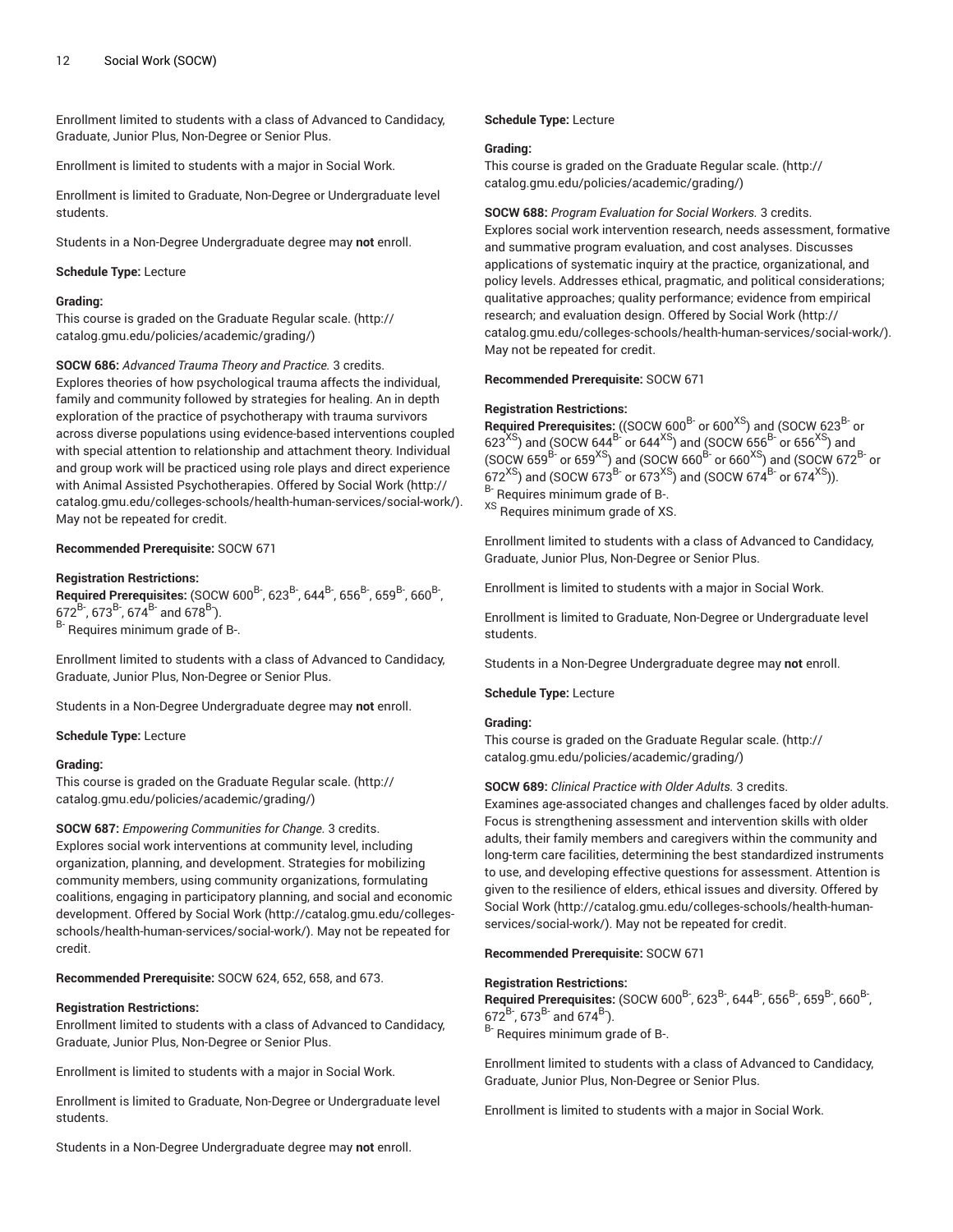Enrollment is limited to Graduate, Non-Degree or Undergraduate level students.

Students in a Non-Degree Undergraduate degree may **not** enroll.

#### **Schedule Type:** Lecture

#### **Grading:**

This course is graded on the [Graduate Regular scale.](http://catalog.gmu.edu/policies/academic/grading/) [\(http://](http://catalog.gmu.edu/policies/academic/grading/) [catalog.gmu.edu/policies/academic/grading/\)](http://catalog.gmu.edu/policies/academic/grading/)

**SOCW 696:** *Specialized Practice Field Practicum and Seminar I.* 3 credits. Students participate in a supervised social work learning experience for at least 300 hours over a minimum of 15 weeks over the course of the semester. Students are placed in public, nonprofit or for-profit mental health and health venues reflecting their specific interests in advanced practice with individuals, families and groups, community centered practice of social work. Offered by [Social](http://catalog.gmu.edu/colleges-schools/health-human-services/social-work/) Work [\(http://catalog.gmu.edu/](http://catalog.gmu.edu/colleges-schools/health-human-services/social-work/) [colleges-schools/health-human-services/social-work/](http://catalog.gmu.edu/colleges-schools/health-human-services/social-work/)). May not be repeated for credit.

**Recommended Prerequisite:** Generalist Year Curriculum

#### **Registration Restrictions:**

Enrollment limited to students with a class of Advanced to Candidacy, Graduate, Junior Plus, Non-Degree or Senior Plus.

Students in a Non-Degree Undergraduate degree may **not** enroll.

**Schedule Type:** Seminar

#### **Grading:**

This course is graded on the [Graduate Regular scale.](http://catalog.gmu.edu/policies/academic/grading/) [\(http://](http://catalog.gmu.edu/policies/academic/grading/) [catalog.gmu.edu/policies/academic/grading/\)](http://catalog.gmu.edu/policies/academic/grading/)

**SOCW 698:** *Specialized Practice Field Practicum and Seminar II.* 3 credits. Students participate in a supervised social work learning experience for at least 300 hours over a minimum of 15 weeks over the course of the semester. Students are placed in public, nonprofit or for-profit mental health and health venues reflecting their specific interests in advanced practice with individuals, families and groups, community centered practice of social work. Offered by [Social](http://catalog.gmu.edu/colleges-schools/health-human-services/social-work/) Work [\(http://catalog.gmu.edu/](http://catalog.gmu.edu/colleges-schools/health-human-services/social-work/) [colleges-schools/health-human-services/social-work/](http://catalog.gmu.edu/colleges-schools/health-human-services/social-work/)). May not be repeated for credit.

**Recommended Prerequisite:** All Generalist Year Courses and SOCW 696

#### **Registration Restrictions:**

Enrollment limited to students with a class of Advanced to Candidacy, Graduate, Junior Plus, Non-Degree or Senior Plus.

Students in a Non-Degree Undergraduate degree may **not** enroll.

#### **Schedule Type:** Seminar

## **Grading:**

This course is graded on the [Graduate Regular scale.](http://catalog.gmu.edu/policies/academic/grading/) [\(http://](http://catalog.gmu.edu/policies/academic/grading/) [catalog.gmu.edu/policies/academic/grading/\)](http://catalog.gmu.edu/policies/academic/grading/)

**SOCW 699:** *Independent Study in Social Work.* 1-3 credits.

Investigates research problem in field of social work. Offered by [Social](http://catalog.gmu.edu/colleges-schools/health-human-services/social-work/) [Work](http://catalog.gmu.edu/colleges-schools/health-human-services/social-work/) ([http://catalog.gmu.edu/colleges-schools/health-human-services/](http://catalog.gmu.edu/colleges-schools/health-human-services/social-work/) [social-work/](http://catalog.gmu.edu/colleges-schools/health-human-services/social-work/)). May be repeated within the term for a maximum 4 credits.

**Specialized Designation:** Topic Varies

**Registration Restrictions:**

Enrollment limited to students with a class of Advanced to Candidacy, Graduate, Junior Plus, Non-Degree or Senior Plus.

Enrollment is limited to students with a major in Social Work.

Enrollment is limited to Graduate, Non-Degree or Undergraduate level students.

Students in a Non-Degree Undergraduate degree may **not** enroll.

**Schedule Type:** Independent Study

## **Grading:**

This course is graded on the [Graduate Regular scale.](http://catalog.gmu.edu/policies/academic/grading/) ([http://](http://catalog.gmu.edu/policies/academic/grading/) [catalog.gmu.edu/policies/academic/grading/](http://catalog.gmu.edu/policies/academic/grading/))

# **700 Level Courses**

**SOCW 710:** *Behavioral Health Interventions Across Systems.* 3 credits. Examines the most commonly occurring behavioral health conditions, such as anxiety, depression, post-traumatic stress disorder, and substance use disorders. Critically evaluates state-of-the-art evidencebased screening and assessment tools and interventions used to effectively address these challenges with clients in a variety of care systems. Offered by [Social](http://catalog.gmu.edu/colleges-schools/health-human-services/social-work/) Work [\(http://catalog.gmu.edu/colleges](http://catalog.gmu.edu/colleges-schools/health-human-services/social-work/)[schools/health-human-services/social-work/](http://catalog.gmu.edu/colleges-schools/health-human-services/social-work/)). May not be repeated for credit.

#### **Recommended Prerequisite:** SOCW 671

#### **Registration Restrictions:**

**Required Prerequisites:** (SOCW 600<sup>B-</sup>, 623<sup>B-</sup>, 644<sup>B-</sup>, 656<sup>B-</sup>, 659<sup>B-</sup>, 660<sup>B-</sup>. ,  $672^{B}$ ,  $673^{B}$  and  $674^{B}$ ). <sup>B-</sup> Requires minimum grade of B-.

Enrollment limited to students with a class of Advanced to Candidacy or Graduate.

Students in a Non-Degree Undergraduate degree may **not** enroll.

**Schedule Type:** Seminar

## **Grading:**

This course is graded on the [Graduate Special scale. \(http://](http://catalog.gmu.edu/policies/academic/grading/) [catalog.gmu.edu/policies/academic/grading/](http://catalog.gmu.edu/policies/academic/grading/))

# **800 Level Courses**

**SOCW 801:** *Epistemological Approaches in Social Work.* 3 credits. Examines diverse scholarly traditions through an interdisciplinary lens and the scholarly evidence and knowledge that comprise social work research. Applies the many ways of knowing and methods of discovery – what counts as data, knowledge, and evidence – to key areas in social work. Integrates how diverse approaches are used to understand, frame, and investigate broad research areas in social work inquiry. Offered by [Social](http://catalog.gmu.edu/colleges-schools/health-human-services/social-work/) Work ([http://catalog.gmu.edu/colleges-schools/health-human](http://catalog.gmu.edu/colleges-schools/health-human-services/social-work/)[services/social-work/\)](http://catalog.gmu.edu/colleges-schools/health-human-services/social-work/). May not be repeated for credit.

## **Registration Restrictions:**

Enrollment limited to students with a class of Advanced to Candidacy or Graduate.

**Schedule Type:** Lecture

#### **Grading:**

This course is graded on the [Graduate Regular scale.](http://catalog.gmu.edu/policies/academic/grading/) ([http://](http://catalog.gmu.edu/policies/academic/grading/) [catalog.gmu.edu/policies/academic/grading/](http://catalog.gmu.edu/policies/academic/grading/))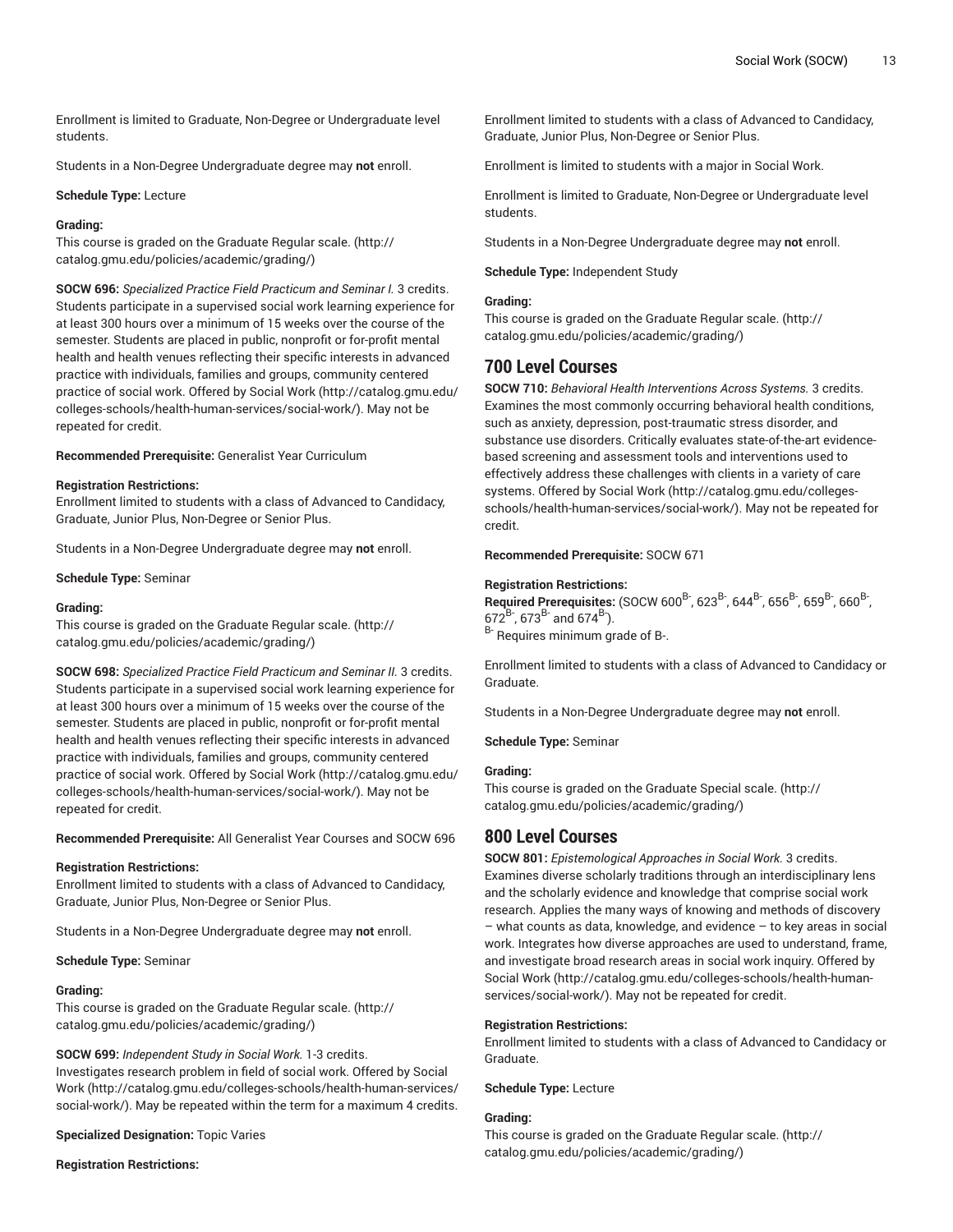**SOCW 802:** *Theory-Driven Conceptual Model-Building.* 3 credits. Analyzes social science and social work theory and theory-driven research in the context of power, gender, ethnicity, race, age, ability, socioeconomic position, sexual orientation, spatiality, culture, and history. Assesses the social construction of theory and social "problems" in the context of historical changes in conceptual and theoretical perspectives on human society, interaction, and change. Develops skills in building empirically testable conceptual models to explain socio-ecological phenomena. Offered by [Social](http://catalog.gmu.edu/colleges-schools/health-human-services/social-work/) Work ([http://catalog.gmu.edu/colleges](http://catalog.gmu.edu/colleges-schools/health-human-services/social-work/)[schools/health-human-services/social-work/\)](http://catalog.gmu.edu/colleges-schools/health-human-services/social-work/). May not be repeated for credit.

## **Registration Restrictions:**

Required Prerequisite: SOCW 801<sup>B-</sup>.

B- Requires minimum grade of B-.

Enrollment limited to students with a class of Advanced to Candidacy or Graduate.

#### **Schedule Type:** Lecture

#### **Grading:**

This course is graded on the [Graduate Regular scale.](http://catalog.gmu.edu/policies/academic/grading/) [\(http://](http://catalog.gmu.edu/policies/academic/grading/) [catalog.gmu.edu/policies/academic/grading/\)](http://catalog.gmu.edu/policies/academic/grading/)

**SOCW 810:** *Technology Innovations to Power Social Change.* 3 credits. Examines issues of equity and accessibility, including how the digital divide perpetuates social, economic, and health inequities. Applies a variety of technologies, digital innovations, and computing techniques for multi-system level assessment, intervention, and social change initiatives to promote health equity and social justice. Offered by [Social](http://catalog.gmu.edu/colleges-schools/health-human-services/social-work/) Work ([http://catalog.gmu.edu/colleges-schools/health-human-services/social](http://catalog.gmu.edu/colleges-schools/health-human-services/social-work/)[work/\)](http://catalog.gmu.edu/colleges-schools/health-human-services/social-work/). May not be repeated for credit.

## **Recommended Prerequisite:** SOCW 671

#### **Registration Restrictions:**

**Required Prerequisites:** (SOCW 600<sup>B-</sup>, 623<sup>B-</sup>, 644<sup>B-</sup>, 656<sup>B-</sup>, 659<sup>B-</sup>, 660<sup>B-</sup>, ,  $672^B$ ,  $673^B$  and  $674^B$ ).

B- Requires minimum grade of B-.

Enrollment limited to students with a class of Advanced to Candidacy or Graduate.

Students in a Non-Degree Undergraduate degree may **not** enroll.

#### **Schedule Type:** Seminar

#### **Grading:**

This course is graded on the [Graduate Special scale.](http://catalog.gmu.edu/policies/academic/grading/) ([http://](http://catalog.gmu.edu/policies/academic/grading/) [catalog.gmu.edu/policies/academic/grading/\)](http://catalog.gmu.edu/policies/academic/grading/)

## **SOCW 820:** *Multivariate Statistical Methods for Social Work Research.* 3 credits.

Examines and applies multivariate statistics, including various regression, ANOVA, cluster analysis, factor analytic techniques, and structural equation modeling. Emphasis is placed on a conceptual understanding and real-world application of the techniques using statistical software. Offered by [Social](http://catalog.gmu.edu/colleges-schools/health-human-services/social-work/) Work [\(http://catalog.gmu.edu/](http://catalog.gmu.edu/colleges-schools/health-human-services/social-work/) [colleges-schools/health-human-services/social-work/](http://catalog.gmu.edu/colleges-schools/health-human-services/social-work/)). May not be repeated for credit.

**Recommended Prerequisite:** Previous statistics course as approved by the instructor.

#### **Registration Restrictions:**

Enrollment limited to students with a class of Advanced to Candidacy or Graduate.

## **Schedule Type:** Lecture

#### **Grading:**

This course is graded on the [Graduate Regular scale.](http://catalog.gmu.edu/policies/academic/grading/) ([http://](http://catalog.gmu.edu/policies/academic/grading/) [catalog.gmu.edu/policies/academic/grading/](http://catalog.gmu.edu/policies/academic/grading/))

**SOCW 830:** *Social Work Applied Research Practicum I.* 3 credits. Examines research methodologies relevant for engaging communities in research projects, including a focus on implementation research and translating research findings to practice. Develops skills for building strong partnerships with community stakeholders to design a collaborative high-impact community-based research project implemented in Social Work Applied Research Practicum II. Offered by [Social](http://catalog.gmu.edu/colleges-schools/health-human-services/social-work/) Work ([http://catalog.gmu.edu/colleges-schools/health-human](http://catalog.gmu.edu/colleges-schools/health-human-services/social-work/)[services/social-work/\)](http://catalog.gmu.edu/colleges-schools/health-human-services/social-work/). May not be repeated for credit.

#### **Registration Restrictions:**

Enrollment limited to students with a class of Advanced to Candidacy or Graduate.

**Schedule Type:** Seminar

## **Grading:**

This course is graded on the [Graduate Special scale. \(http://](http://catalog.gmu.edu/policies/academic/grading/) [catalog.gmu.edu/policies/academic/grading/](http://catalog.gmu.edu/policies/academic/grading/))

**SOCW 831:** *Social Work Applied Research Practicum II.* 3 credits. Implements a community-based research project with community partners, collects data and uses appropriate data analytic approaches to explain project results. Collaborates with community partners to identify the most appropriate dissemination plan and makes findings available to intended audiences using dissemination method(s) agreed upon with the community stakeholders. Offered by [Social](http://catalog.gmu.edu/colleges-schools/health-human-services/social-work/) Work ([http://](http://catalog.gmu.edu/colleges-schools/health-human-services/social-work/) [catalog.gmu.edu/colleges-schools/health-human-services/social-work/](http://catalog.gmu.edu/colleges-schools/health-human-services/social-work/)). May not be repeated for credit.

## **Registration Restrictions:**

Required Prerequisite: SOCW 830<sup>B-</sup>. <sup>B-</sup> Requires minimum grade of B-.

Enrollment limited to students with a class of Advanced to Candidacy or Graduate.

#### **Schedule Type:** Seminar

#### **Grading:**

This course is graded on the [Graduate Special scale. \(http://](http://catalog.gmu.edu/policies/academic/grading/) [catalog.gmu.edu/policies/academic/grading/](http://catalog.gmu.edu/policies/academic/grading/))

# **900 Level Courses**

**SOCW 998:** *Doctoral Dissertation Proposal.* 1-3 credits.

Focuses on the development of a doctoral dissertation proposal under the direction of their dissertation committee. Offered by [Social](http://catalog.gmu.edu/colleges-schools/health-human-services/social-work/) Work [\(http://catalog.gmu.edu/colleges-schools/health-human-services/social](http://catalog.gmu.edu/colleges-schools/health-human-services/social-work/)[work/](http://catalog.gmu.edu/colleges-schools/health-human-services/social-work/)). May be repeated within the degree for a maximum 12 credits.

#### **Registration Restrictions:**

Enrollment limited to students with a class of Advanced to Candidacy or Graduate.

**Schedule Type:** Dissertation